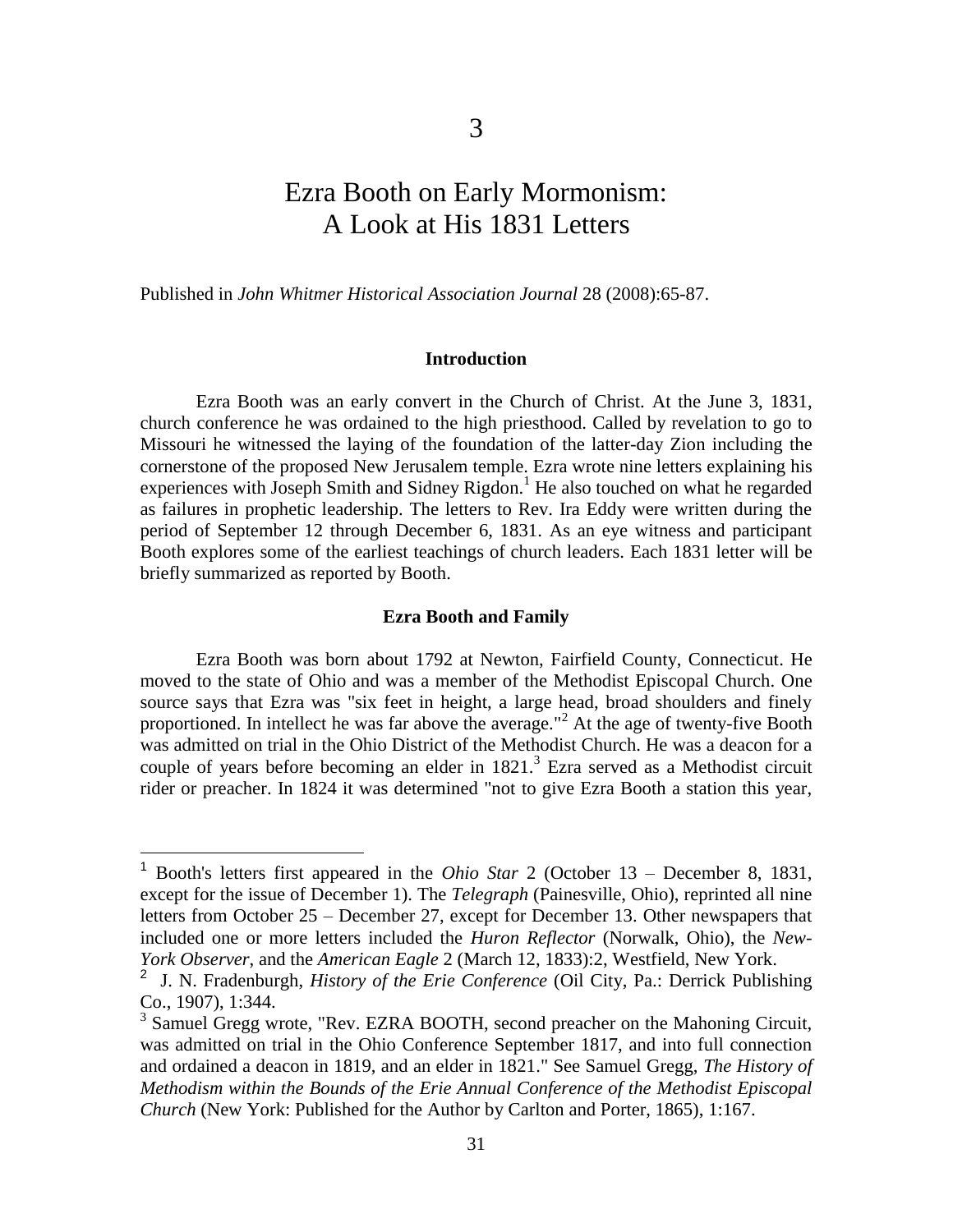on account of temporal business."<sup>4</sup> During this time Ezra was married to Dorcas Taylor (born in 1800 at Great Barrington, Massachusetts) on November 10, 1819. 5 They were the parents of one daughter, Almeda, born on August 15, 1823. Shortly afterwards Ezra Booth left the ministry and entered the occupation of farming.

# **Nelson, Portage County**

The Booth family settled in Nelson, Portage County, Ohio. They were living there at the time the 1830 census was taken. The census record shows that in addition to the Booth family there were five other persons at their residence. Ezra and Dorcas joined the Church of Christ in early 1831 and he was a member for about six months before withdrawing. When Booth purchased land on April 11, 1833, the recorded deed says he was residing in Mesopotamia, Trumbull County.

# **Mantua, Portage County**

After Ezra returned to the Methodist Church he purchased a farm located in Mantua consisting of eighty-five acres. The land on Lot 12 was bought from Jedediah Harmon. <sup>6</sup> Booth became a Millerite. William Miller predicted that Christ would come between March 21, 1843 and March 21, 1844. Since this did not come to pass, associates of Miller said Jesus would appear on October 22, 1844. William Miller accepted this calculation two weeks prior to the forthcoming advent.<sup>7</sup> When Christ made no appearance some followers' confidence became shaken. This is known as the "Second Disappointment." Shortly afterwards, Ezra was associated with the Shakers during the years 1845 to 1850.<sup>8</sup> Booth is reported to have abandoned Christianity and became an .<br>agnostic.<sup>9</sup>

<sup>4</sup> For Ezra Booth's pastoral service see William Warren Sweet, ed., *Circuit-Rider Days Along the Ohio: Being The Journals of the Ohio Conference from its Organization in 1812 to 1826* (New York: The Methodist Book Concern, n.d.), 142, 149, 160, 163, 170, 174, 175, 183, 187, 195, 199, 213, 225, 239, 245.

<sup>5</sup> *Portage County, Ohio Marriages 1808-1850 Vol. 1* (Warsaw, Ind.: Larry & Cynthia Scheuer, 1990).

<sup>6</sup> Deed Records 16:426, Portage County, Ohio. Family History Library, Salt Lake City, Utah, microfilm no. 899,068. See also Elmer F. Pfaff, *ReDiscovering Mantua (Portage County, Ohio): The first 100 years of survival...1799-1899* (Mantua, Ohio: Mage in Nation Co., Inc., 1985), 78.

<sup>7</sup> Everett N. Dick, *William Miller and the Advent Crisis* (Berrien Springs, Mich.: Andrews University Press, 1994), 144-45.

<sup>&</sup>lt;sup>8</sup> This information was obtained from Dr. Robert W. Sawyer of Hiram College, Hiram, Ohio, e-mail of April 14, 2004. Dr. Sawyer is working on a collection of Almeda Booth's letters, which will include a full account of her life.

<sup>9</sup> Fradenburgh, *History of the Erie Conference*, 1:346.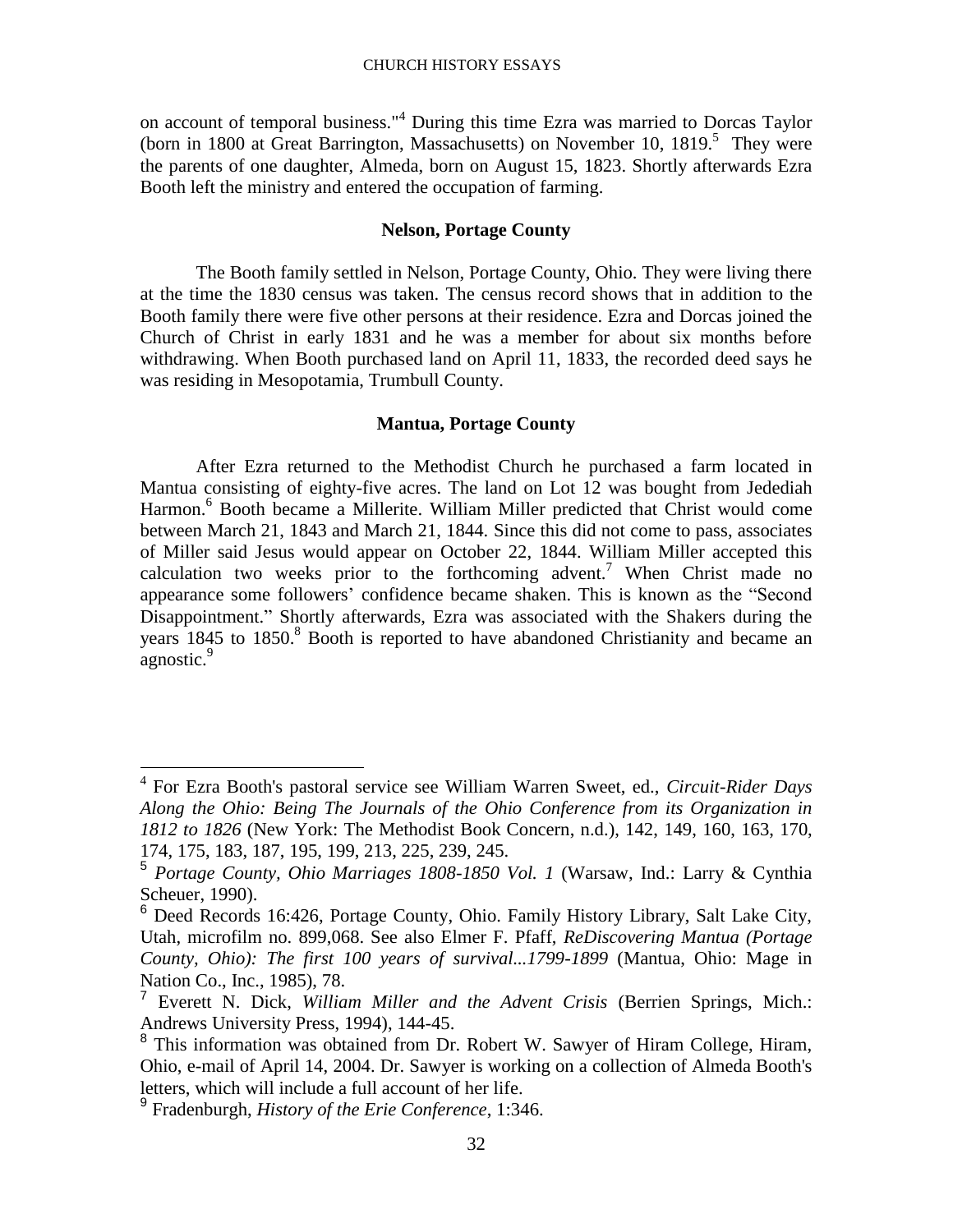#### **Almeda A. Booth**

The prize of the Booth family was their daughter Almeda. On a sad note she became engaged to Martin Harmon but prior to the marriage he died. Thereafter Almeda consecrated herself to higher education. It was said of her, "She was the daughter of a Methodist preacher . . . a man of marked mental strength, and of great tact and energy. The daughter inherited her father's intellectual power and force of character." Almeda was a teacher and a student at the Western Reserve Electic Institute, a Disciples of Christ school. It was later named Hiram College. She taught English, classics, and mathematics from 1851 to 1866, except for a year she spent at Oberlin College.

Almeda had a powerful influence on James A. Garfield (1831-1881) who attended school at the Institute from 1851 to 1854, graduating in 1856 with honors. In 1858 he returned and became principle of the school and married a classmate Lucretia Rudolph (1832-1918). Garfield later became the twentieth president of the United States, and four months after his inauguration was assassinated. While is school Garfield wrote about spending time in December 1853working with Almeda on making a joint translation of Romans. Concerning Miss Booth it is said that she, "was more or less familiar with the standard authors of English literature, both prose and poetry; and she aided James greatly in the selection of books many of which they read together, discussing their merits, and making notes."<sup>10</sup> After Almeda's death President Garfield said of her early quest for education:

When she was twelve years of age she used to puzzle her teachers with questions, and distress them by correcting their mistakes. One of these, a male teacher, who was too proud to acknowledge the corrections of a child, called upon the most learned man in town for help and advice in regard to a point of dispute between them. He was told that he was in error, and that he must acknowledge his mistake. The teacher was manly enough to follow this wise advice, and thereafter made this little girl his friend and helper. It was like her to help him quietly, and without boasting. During her whole life none of her friends ever heard an intimation from her that she had ever achieved an intellectual triumph over anybody in the world. $^{11}$ 

In the census of Mantua in 1860 Almeda is listed as a thirty-six-year-old teacher. The family continued to live there until about 1865 when they changed their residence to Cuyahoga Falls in Summit County, west of Portage County.<sup>12</sup>

<sup>10</sup> William M. Thayer, *From Log-Cabin to the White House: Life of James A. Garfield* (Boston: James H. Earle, 1880), chapter 20.

<sup>&</sup>lt;sup>11</sup> Ibid. See also Phebe A. Hanaford, *Daughters of America; or Women of the Century* (Augusta, Maine: True and Co., 1882), 515.

<sup>&</sup>lt;sup>12</sup> Ezra Booth bought one acre from L. R. and T. A. Marshall in Cuyahoga Falls, Summit County, in 1865 (Deed Records 51:213-14, Summit County, Ohio).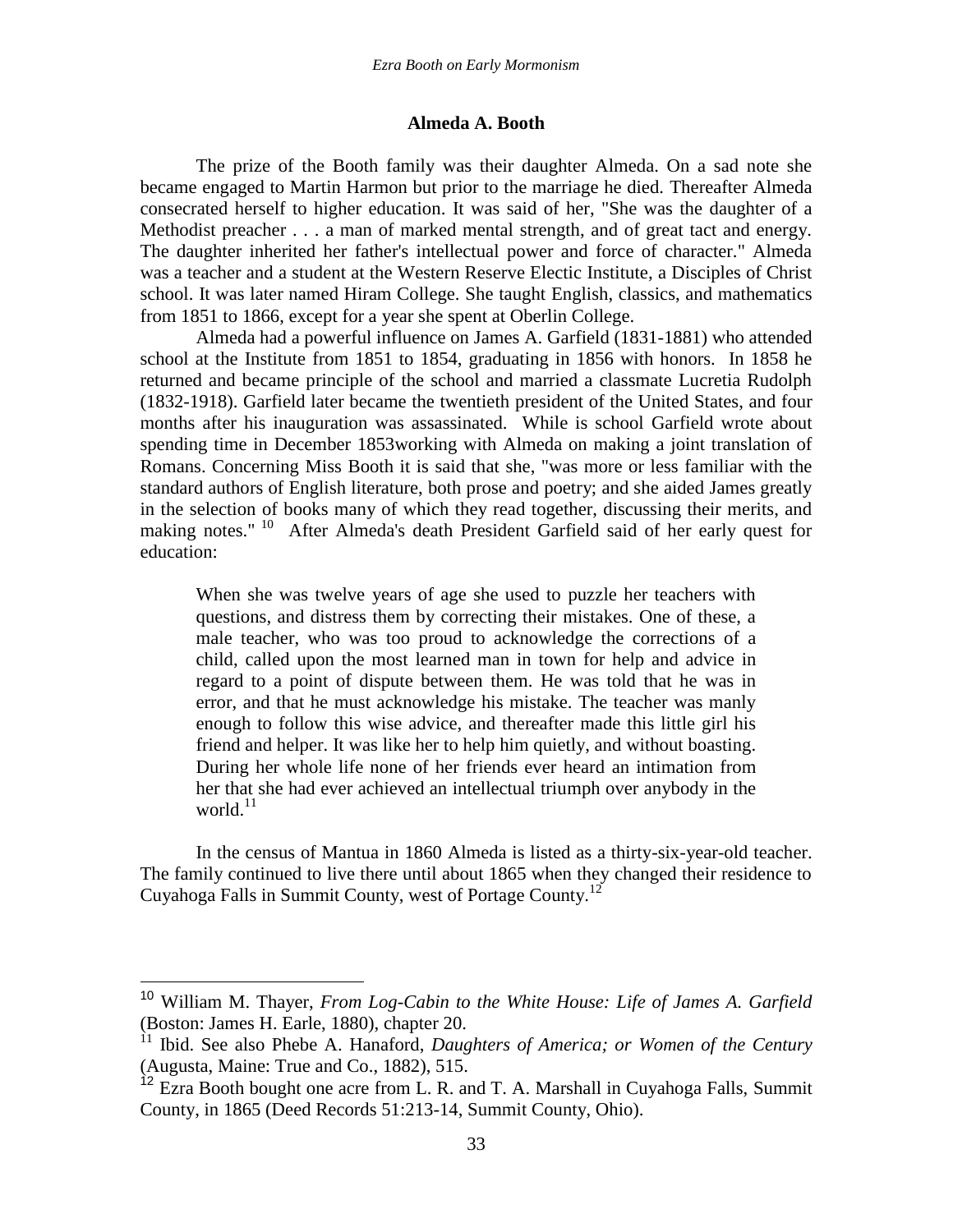#### CHURCH HISTORY ESSAYS

#### **Cuyahoga Falls, Summit County**

The 1870 census listed the Booth family as residing in Cuyahoga Falls. Ezra was at the age of seventy-eight "at Home." His wife Dorcas, sixty-nine years old, was "Keeping House," and Almeda at forty-six was still a teacher.<sup>13</sup> Almeda taught at Cuyahoga High School. <sup>14</sup> Her father, Ezra, died on January 12, 1873, at Cuyahoga Falls at the age of eighty. $15$ 

Almeda moved in November 1875 to Cleveland so that she could be closer to doctors because of poor health. She died there on December 15, 1875, at the age of fiftytwo, and was buried at Cuyahoga Falls on December 17. President Garfield gave the eulogy on her behalf. Dorcas lived another thirteen years dying on September 9, 1887, at the age of eighty-seven.<sup>16</sup> Her will stipulated donations to the American Bible Society and the Missionary Society of the Methodist Episcopal Church. She was buried between her husband and daughter in the city cemetery at Oakwood Cemetery, Cuyahoga Falls, Summit County, Ohio. Their headstones are in poor condition and need proper care.<sup>17</sup> In Hiram, Ohio, it is even now rumored that at the Garfield House resides some ghosts including President Garfield, his wife Lucretia, and Almeda Booth.<sup>18</sup>

# **Conversion of Ezra Booth to Mormonism**

As the Mormon movement spread in northern Ohio in 1831, converts were added to the fold. In the Hiram, Portage County, this included John and Elsa Johnson and members of their family. Two of their sons would later be called as members of the Council of the Twelve Apostles. Their son Luke S. Johnson, who as twenty-three years old when Smith came to Ohio, recalled:

Soon after Joseph Smith moved from the state of New York, my father, mother and Ezra Booth, a Methodist minister, went to Kirtland, to investigate Mormonism. My mother had been laboring under an attack of chronic rheumatism in the shoulder, so that she could not raise her hand to

<sup>&</sup>lt;sup>13</sup> 1870 U.S. Census, Cuyahoga Falls, Summit County, Ohio, dwelling house 95, family 105, page 201.

<sup>14</sup> *Centennial History of Summit County, Ohio and Representative Citizens* (Chicago: Biographical Publishing Co., 1908), 295. See also William Henry Perrin, ed., *History of Summit County, with an Outline Sketch of Ohio* (Chicago: Baskin and Batty, Historical Publishers, 1881), 479-80.

<sup>15</sup> Special thanks to Dr. Robert W. Sawyer for providing this date.

<sup>16</sup> Record of Death 1:288, Probate Court, Summit County, Akron, Ohio. The age eightyfour is listed, but this is incorrect since she was born in 1800.

Special thanks to Pam and John Hammond for providing photographs of the headstones of Ezra, Dorcas, and Almeda Booth.

<sup>18</sup> "The Garfield House, Hiram, Ohio," retrieved from [http://www.prairieghosts.com/oh](http://www.prairieghosts.com/oh-gar.html)[gar.html](http://www.prairieghosts.com/oh-gar.html) and "The Garfield House," retrieved from<http://www.hauntedhouses.com/> states/oh/house3.htm, on April 1, 2004.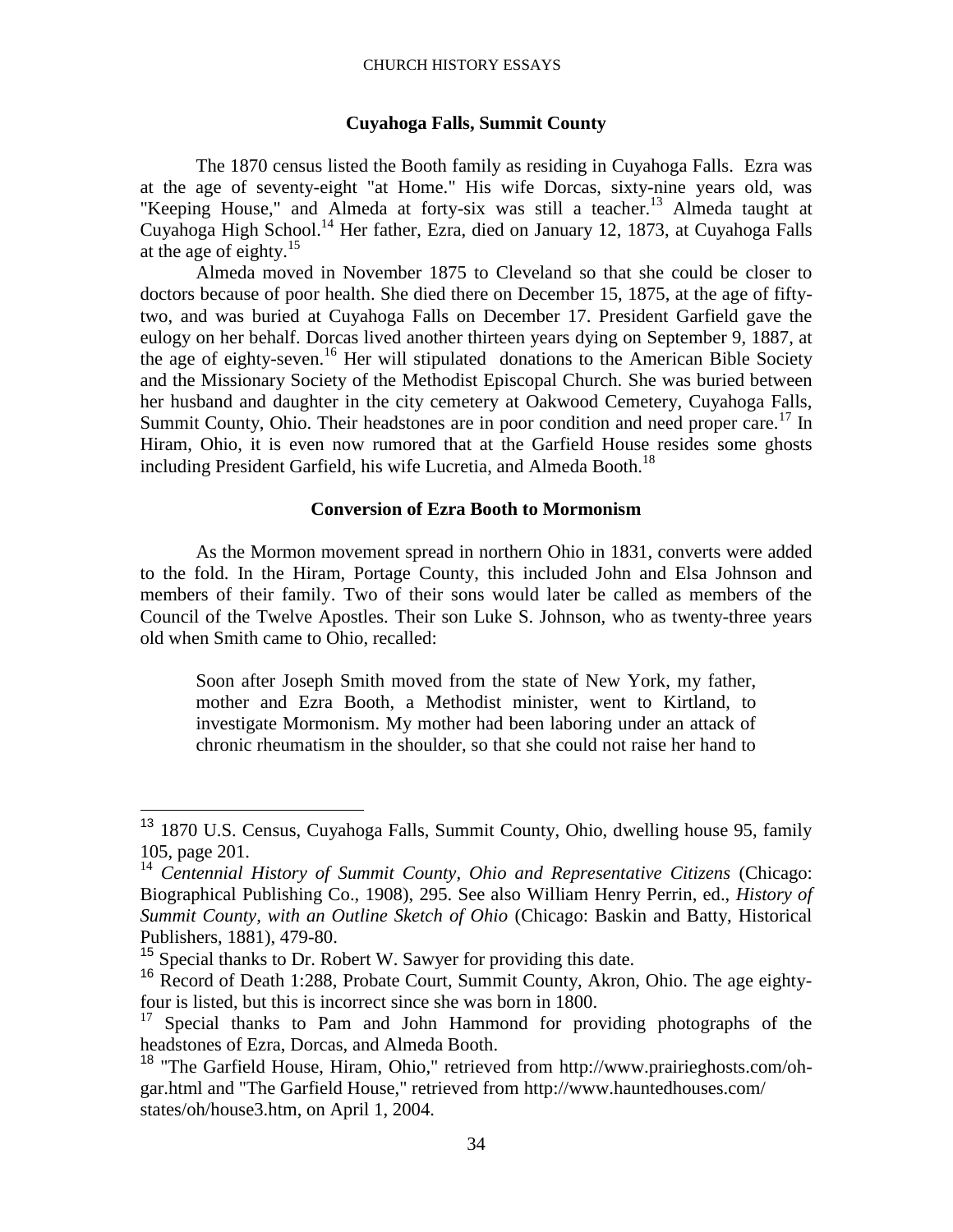her head, for about two years; the Prophet laid hands upon her, and she was healed immediately.<sup>19</sup>

Luke's sister Nancy Marinda Johnson, who was fifteen at the time, also wrote concerning the conversions of the Booths and Johnsons:

In the winter of [1830-] 1831, Ezra Booth, a Methodist minister, procured a copy of the Book of Mormon and brought it to my father's house. They sat up all night reading it, and were very much exercised over it. As soon as they heard that Joseph Smith had arrived in Kirtland, Mr. Booth and wife and my father and mother went immediately to see him. They were convinced and baptized before they returned. They invited the prophet and Elder Rigdon to accompany them home, which they did, and preached several times to crowded congregations, baptizing quite a number."<sup>20</sup>

Ezra and Dorcas believed the restored gospel. The date of their baptisms is unknown but they could have occurred as early as February  $1831.<sup>21</sup>$  Ezra was ordained an elder in the latter-day Church of Christ and preached in the area. He assisted in the conversion of Symonds Ryder, a Disciple of Christ minister.<sup>22</sup> In June Joseph Smith Jr. the prophet-leader of Mormonism, gave a revelatory message that stated:

Behold, thus saith the Lord unto the elders whom he hath called and chosen, in these last days, by the voice of his Spirit, saying, I the Lord will make known unto you what I will that ye shall do from this time until the next conference, which shall be held in Missouri, upon the land which I will consecrate unto my people, which are a remnant of Jacob, and them who are heirs according to the covenant.<sup>23</sup>

This revelation instructed church leaders Joseph Smith and Sidney Rigdon to leave their homes and make a journey to the state of Missouri. They were told if they were faithful it would be made known what they should do. But if they were unfaithful

<sup>&</sup>lt;sup>19</sup> "History of Luke Johnson (by himself)," *Deseret News* 8 (May 19, 1858):53, Fillmore City, Utah Territory. See also Amos Sutton Hayden, *Early History of the Disciples in the Western Reserve, Ohio* (Cincinnati: Chase and Hall, 1875), 250-51.

<sup>&</sup>lt;sup>20</sup> Edward W. Tullidge, *The Women of Mormondom* (New York: [Tullidge and Crandall], 1877), 403-404.

 $21$  The possible date of February 1831 is based on the wording, "the Rev. Mr. Booth, who, as many of our readers are aware, about a year since embraced their faith" (*Ohio Star* 2 [October 6, 1831] Ravenna, Ohio).

<sup>22</sup> Hayden, *Early History of the Disciples*, 251.

<sup>23</sup> H. Michael Marquardt, *The Joseph Smith Revelations: Text and Commentary* (Salt Lake City: Signature Books, 1999), 136, revelation dated June 6, 1831. See Doctrine and Covenants of the Church of Jesus Christ of Latter-day Saints, Section 52:1-2, (cited hereafter as LDS D&C) and Doctrine and Covenants of the Community of Christ, Section 52:1 (cited hereafter as RLDS D&C).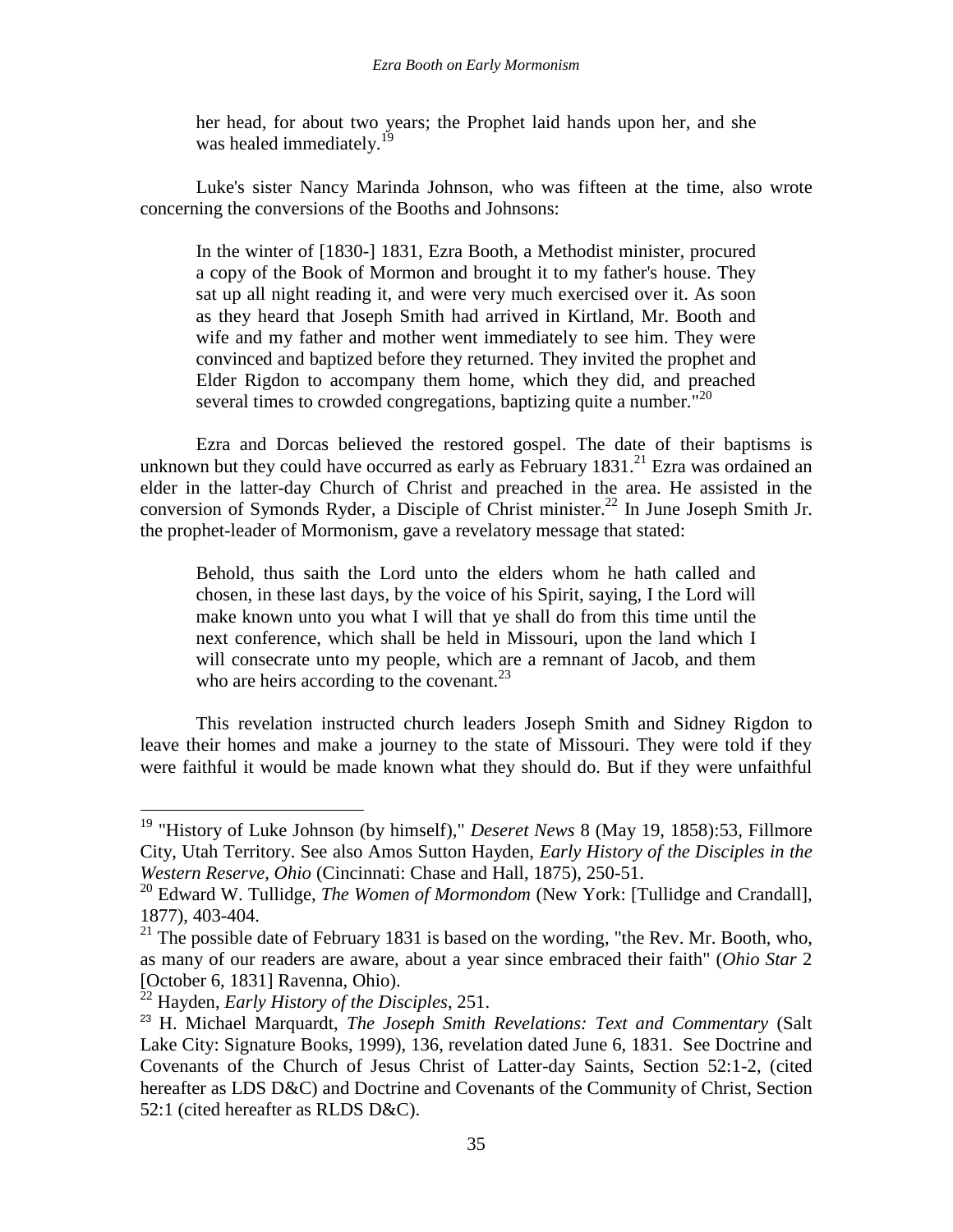"they shall be cut off, even as I will, as seemeth me good." The message called a number of church elders to travel to Missouri. Isaac Morley and Ezra Booth were to travel together—"let my servant Isaac and my servant Ezra (B.,) take their journey, also preaching by the way unto the same land."<sup>24</sup> Morley was probably the senior missionary companion being about six years older that Ezra. Isaac was also an assistant or counselor to Bishop Edward Partridge. Five days after the revelation Isaac Morley gave power of attorney to Titus Billings prior to leaving for Missouri.<sup>25</sup>

#### **Nine Letters by Ezra Booth**

Soon after returning from Missouri Ezra Booth arrived at his home in Nelson. Here a church conference was held on September 6 where "it was voted that Ezra Booth be silenced from preaching as an Elder in this Church."<sup>26</sup> Five days later Joseph Smith pronounced a revelation calling Isaac Morley and Ezra Booth to repentance. Morley stayed behind in Missouri with the church bishop. The next day Booth wrote his first letter to Rev. Ira Eddy announcing his "renunciation of Mormonism." From his letters it appears that Booth was disillusioned with Joseph Smith and especially Sidney Rigdon. The nine Booth letters were written to Rev. Eddy and published in the *Ohio Star* in Ravenna, Portage County. The letters contain Booth's experience in his journey of over fifteen hundred miles.

# **Rev. Ira Eddy**

Reverend Ira Eddy, of Edinburg, Portage County, was about four years younger than Ezra Booth, being born on March 31, 1796. Eddy was converted to Christ in 1813. He later was licensed to exhort and preach the gospel, and became a circuit rider of the Methodist Church. Like Booth, he rose through the ranks as deacon then to the office of elder. Eddy became a well-know circuit preacher in northeastern Ohio and in 1831 became the presiding elder in the Pittsburgh Conference, Ohio District.<sup>27</sup>

#### **Reasons for Writing Letters**

Booth's reasons for writing letters were clearly stated: "1st. To discharge a duty which I owe to God and the public. 2d. To rescue, if possible, the honest and

<sup>24</sup> Marquardt, *Joseph Smith Revelations*, 136-37; LDS D&C 52:3-6, 23; RLDS D&C 52:2, 5.

 $25$  Deed Book 14:583-84, Geauga County, Ohio, June 11, 1831. Edward Partridge give [gave] his power of attorney to Billings on June 16, 1831 (14:427-28).

<sup>26</sup> Donald Q. Cannon and Lyndon W. Cook, eds., *Far West Record: Minutes of The Church of Jesus Christ of Latter-day Saints* (Salt Lake City: Deseret Book Co., 1983), 12.

<sup>27</sup> Gregg, *The History of Methodism*, 1:150-53, 166-67, 259-60. Special thanks to Carol Holliger, archivist, Archives of Ohio United Methodism, Ohio Wesleyan University, Delaware, Ohio, for providing information on Ira Eddy and Ezra Booth.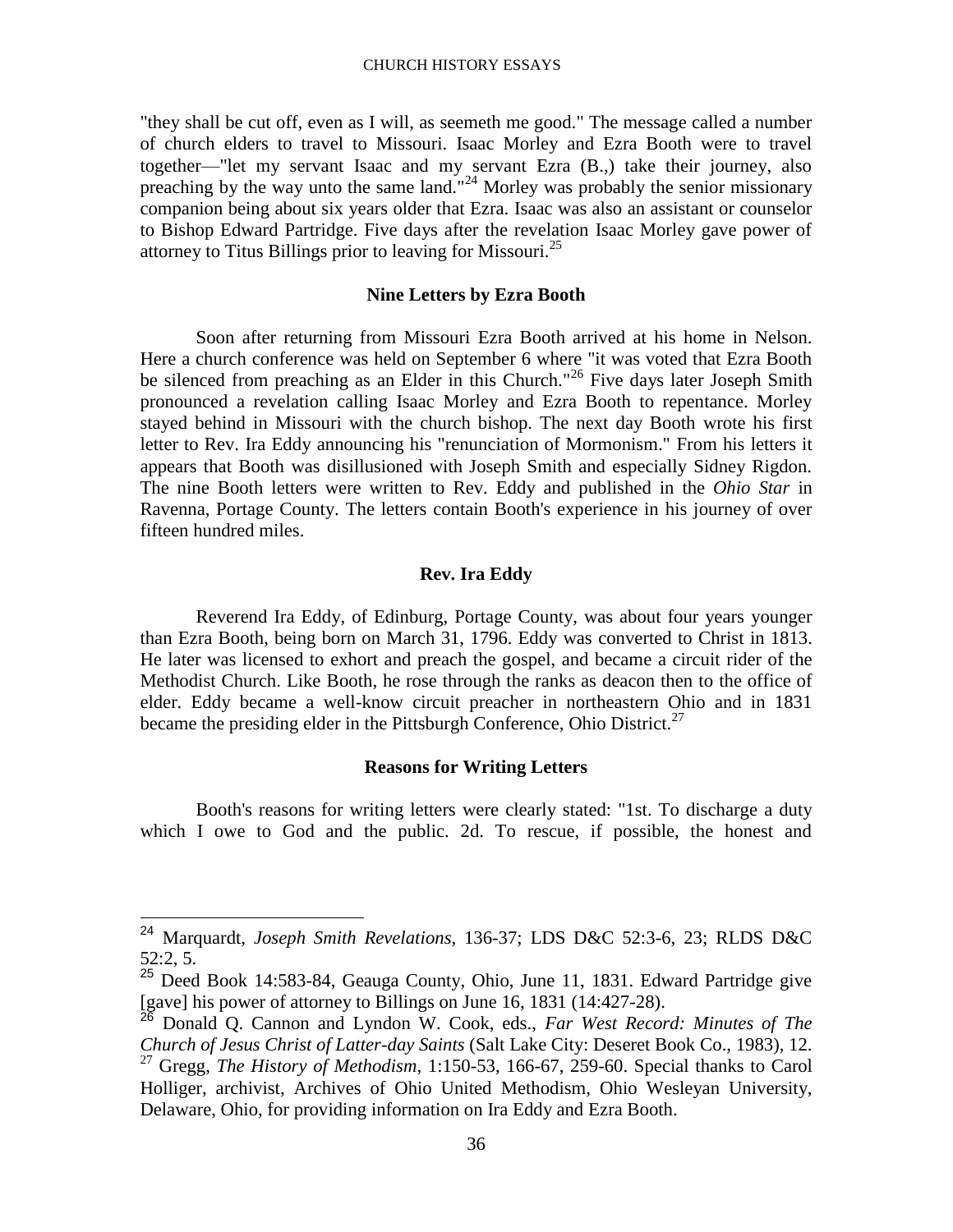conscientious who are involved in it. 3d. To prevent others from falling into it. 4th. To comply with the request of a number who have solicited an exposure of Mormonism."<sup>28</sup>

In his letters Ezra Booth draws from his experience as a church member in June, July, and August 1831. A large portion of his nine letters included his experience and expectations in Jackson County, Missouri. The language and tone of his letters shows that he was upset with what he now perceived as a deception. Many of his recollections can be documented separately from his harsh comments. Those items not found in other sources may have occurred and others could possibly be exaggerations made as he composed his letters. The following is a short description of each letter.

#### **Letter 1 - Prophecy and Visions Failed**

In his first letter to Rev. Ira Eddy, Booth confessed his own human nature and weakness. Booth was humble and acknowledged falling victim to a delusion. He wrote, "When I embraced Mormonism, I conscientiously believed it to be of God." Then Ezra related his experience when arriving in Missouri when he "discovered that prophecy and visions had failed, or rather had proved to be false." It was so clear, that Sidney Rigdon said, "Joseph's vision was a bad thing."

# **Letter 2 – Joseph Smith's Translation of the Bible**

In Booth's second letter he affirms that the City of Zion in Missouri is to be a city of refuge, a safe asylum when destruction comes. He gives details regarding the teachings of Mormon preachers and about Joseph Smith's revelations. On the Bible alteration or translation, Booth wrote, "This work is now in operation. The Gospel by St. Matthew has already received the purifying touch, and is prepared for the use of the church. It was intended to have kept this work a profound secret, and strict commandments were given for that purpose and even the salvation of the church was said to depend upon it."<sup>29</sup>

## **Letter 3 – Abnormal Experiences**

In the next letter, the third in the series, Ezra mentioned abnormal experiences of church members including receiving commissions directly from heaven. Individuals were preaching to imaginary audiences and so forth. Visions such as opening and closing the gate of the city of New Jerusalem were entertained.<sup>30</sup> Concerning the ten tribes and the society of individuals who had died, Booth recalled:

But these visionaries have discovered their place of residence to be contiguous to the north pole; separated from the rest of the world by impassable mountains of ice and snow. In this sequestered residence, they

<sup>28</sup> "Mormonism," *Ohio Star* 2 (October 20, 1831).

 $29$  Ibid.

<sup>30</sup> John Whitmer mentions other experiences. See Bruce N. Westergren, ed., *From Historian to Dissident: The Book of John Whitmer* (Salt Lake City: Signature Books, 1995), 57.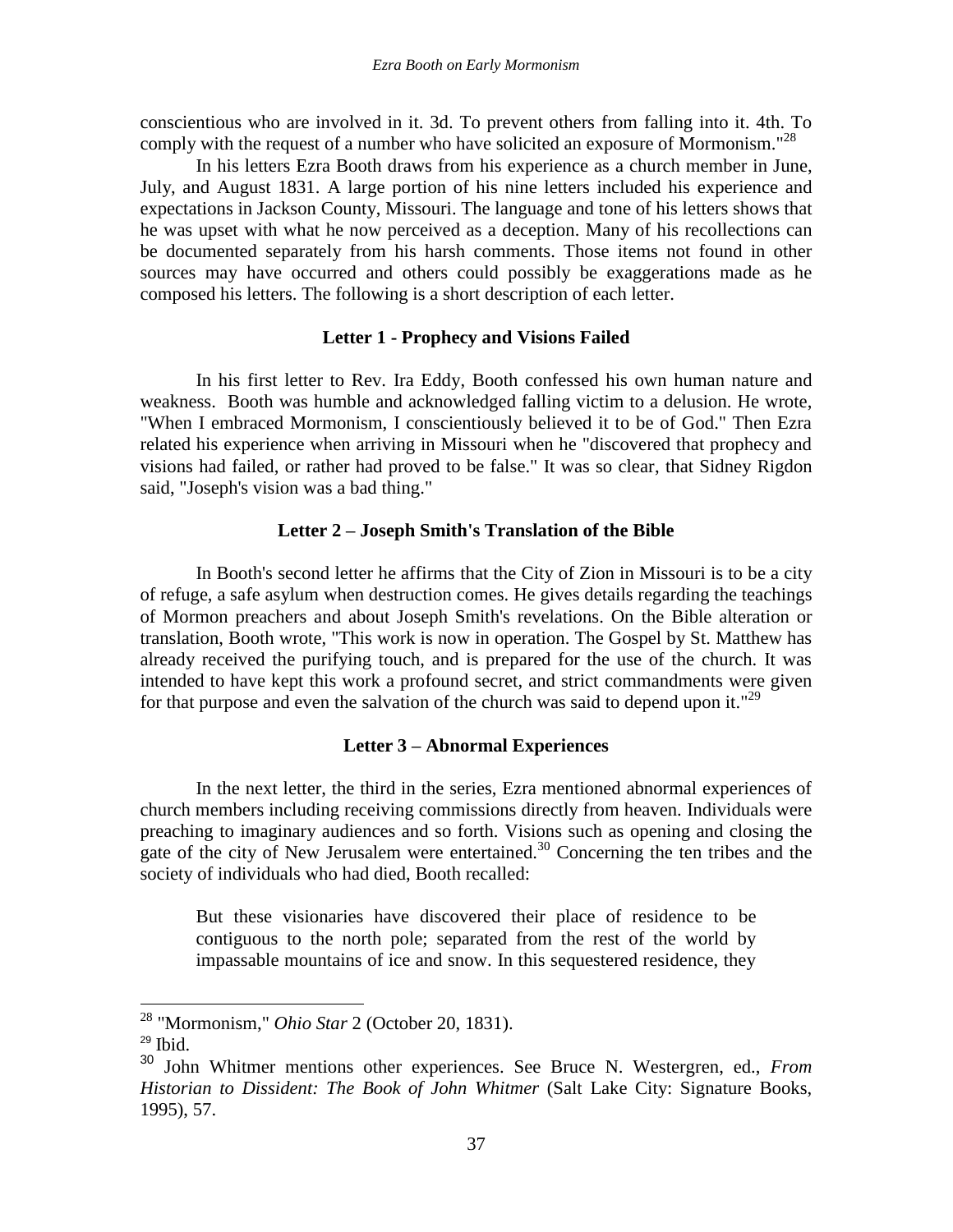enjoy the society of Elijah the Prophet, and John the Revelator, and perhaps the three immortalized Nephites. -- By and by, the mountains of ice and snow are to give way, and open a passage for the return of these tribes, to the land of Palestine. $31$ 

Another item that Booth mentions is examining a manuscript copy of a revelation concerning the three witnesses of the Book of Mormon. There are, Booth writes, immense treasures in the earth, especially in New York State. "These treasures were discovered several years since, by means of the dark glass, the same with which Smith says he translated most of the Book of Mormon."

# **Letter 4 – Conference of June 1831**

The June 1831 church conference is detailed in the fourth letter. The day previous Joseph Smith said, "Not three days should pass away, before some should see their Savior, face to face." On the day of the conference Joseph Smith ordained Lyman Wight to the high priesthood. This was the first time the Melchizedek (or Melchisedec) priesthood had been conferred upon the church elders.<sup>32</sup> After this ordination occurred, Booth says that Lyman Wight arose.

and presented a pale countenance, a fierce look, with his arms extended, and his hands cramped backward, the whole system agitated, and a very unpleasant object to gaze upon. He exhibited himself as an instance of the great power of God, and called upon those around him, "if you want to see a sign, look at me."

He then stept [stepped] upon a bench, and declared, with a loud voice, he saw the Savior: and thereby, for the time being, rescued Smith's prophecy from merited contempt. – It, however, procured Wite [Wight] the authority to ordain the rest. So said the spirit, and so said Smith. The spirit in Smith selected those to be ordained, and the spirit in Wite [Wight] ordained them. But the spirit in Wite [Wight] proved an erring, and forgetful dictator; so much so, that some of the candidates felt the weight of his hands thrice, before the work was rightly done.

Another elder who was ordained to the high priesthood

 $31$  Levi Hancock wrote that Joseph Smith said, "John was to tarry untill Christ came he is now with the ten tribes a preaching" ("Levi Hancock Journal," ca. 1854, Family and Church History Department of the Church of Jesus Christ of Latter-day Saints, Salt Lake City, Utah, hereafter referred to as LDS Archives). Those of the tribe of Ephraim were to go to Jackson County, Missouri. See Marquardt, *Joseph Smith Revelations*, 174; LDS D&C 133:32; RLDS D&C 6. The ten tribes were said to be located north of the Great Lakes.

 $32$  In letter 2 Booth wrote, "Many of them have been ordained to the High Priesthood, or the order of Milchesidec [Melchisedec]; and profess to be endowed with the same power as the ancient apostles were."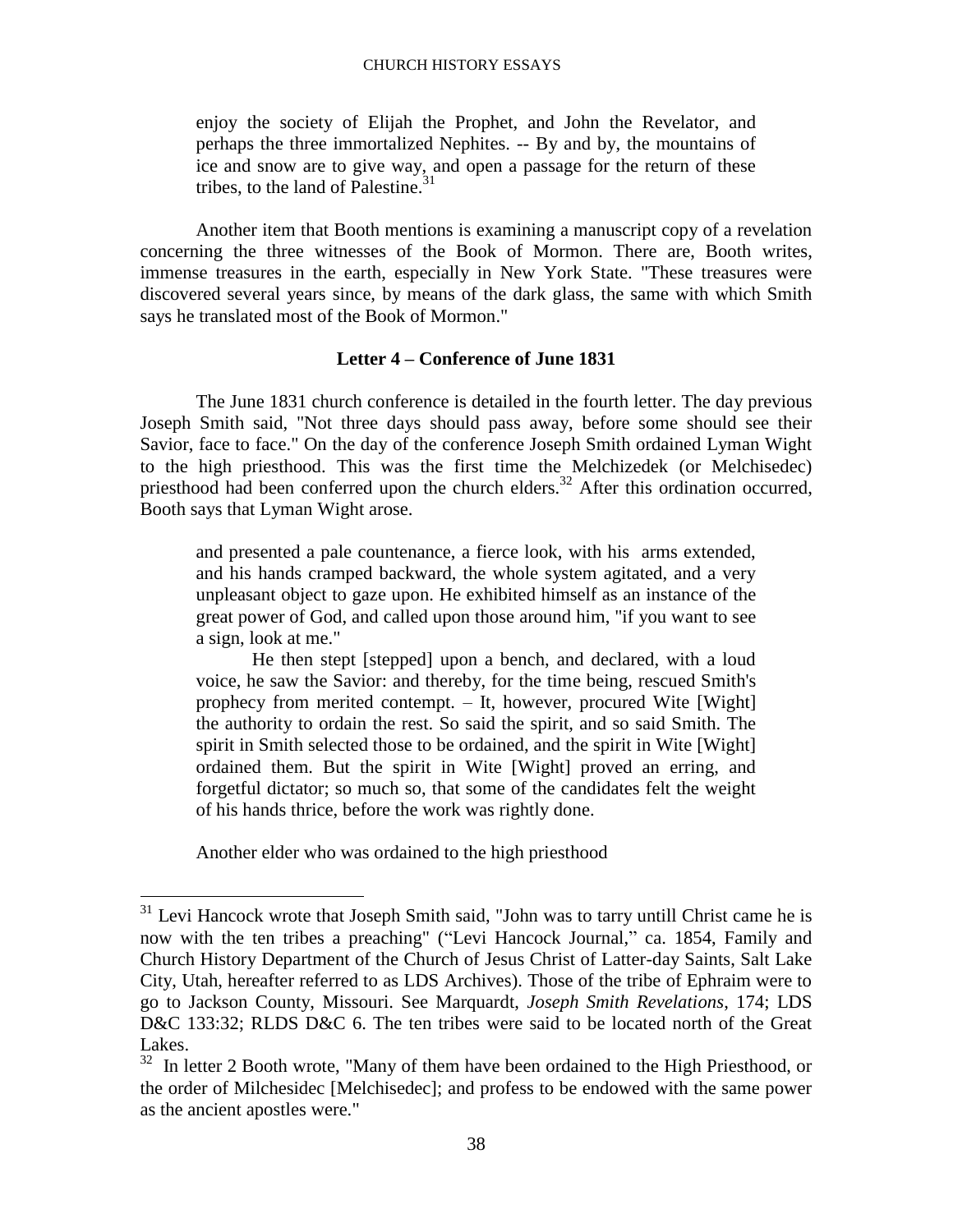moved upon the floor, his legs inclining to a bend; one shoulder elevated above the other, upon which the head seemed disposed to recline, his arms partly extended; his hands partly half clenched; his mouth half open, and contracted in the shape of an italic O; his eyes assumed a wild and ferocious cast, and his whole appearance presented a frightful object to the view of the beholder.  $33$ 

This was Harvey Whitlock. Some in attendance thought Harvey was possessed by the devil. Joseph Smith also came to that conclusion. Booth was also ordained to the high priesthood by Lyman Wight.

While Booth's experience was negative, there were others in attendance at the conference that saw these experiences as evidence of the power of God. John Murdock, for example, wrote, "there was a great out po[u]ring of the Spirit manifested in that Conference."<sup>34</sup>

## **Letter 5 – Expectation of a Native American Church**

The trip to the promised land of Missouri is discussed in Booth's fifth letter. Booth does not name his companion, saying "in company with the one appointed to travel with me." In fact, his companion was Isaac Morley, one of two assistants to Bishop Edward Partridge. Booth said he preached seven times, twice in Ohio, three times in Indiana, once in Illinois, and once in Missouri. But he did not feel that he had the same liberty in preaching as he did in the Methodist Episcopal Church.

Before leaving Ohio, Booth's expectation was that when the elders arrived at their destination they would speak to the Lamanites (Native Americans or Indians) in their own dialect and gain access to the natives. To his disappointment "the Elders appeared to be averse to preaching, either to the white or red people, and indeed, adverse circumstances prevented it." Prior to Booth's arrival, William W. Phelps preached to the Native Americans in Indian Territory on the first Sunday, on July 17. Two individuals "were baptised, who had previously believed in the fulness of the gospel."<sup>35</sup>

A church conference was held on August 2. Booth's biggest objection was stated in the letter, "We expected to find a large Church, which [Joseph] Smith said, was revealed to him in a vision, Oliver had raised up there." On the contrary, Booth found no significant "church" of Native Americans. Instead, he wrote, "This large Church was found to consist of three or four females," although this may be a slight understatement since Peter Whitmer Jr. said they baptized seven individuals.<sup>36</sup> As to the expectation of many Lamanite members, Parley P. Pratt gave a report to church leaders at the end of

<sup>33</sup> *Ohio Star* 2 (November 3, 1831):3.

<sup>&</sup>lt;sup>34</sup> "John Murdock Journal," LDS Archives. This is from one of the autobiographies written by Murdock.

<sup>35</sup> "Manuscript History," Book A-1:129, LDS Archives. See Dean C. Jeseee, *The Papers of Joseph Smith: Autobiographical and Historical Writings* (Salt Lake City: Deseret Book Co., 1989), 1:358.

<sup>36</sup> Statement of Peter Whitmer Jr., December 13, 1831, LDS Archives.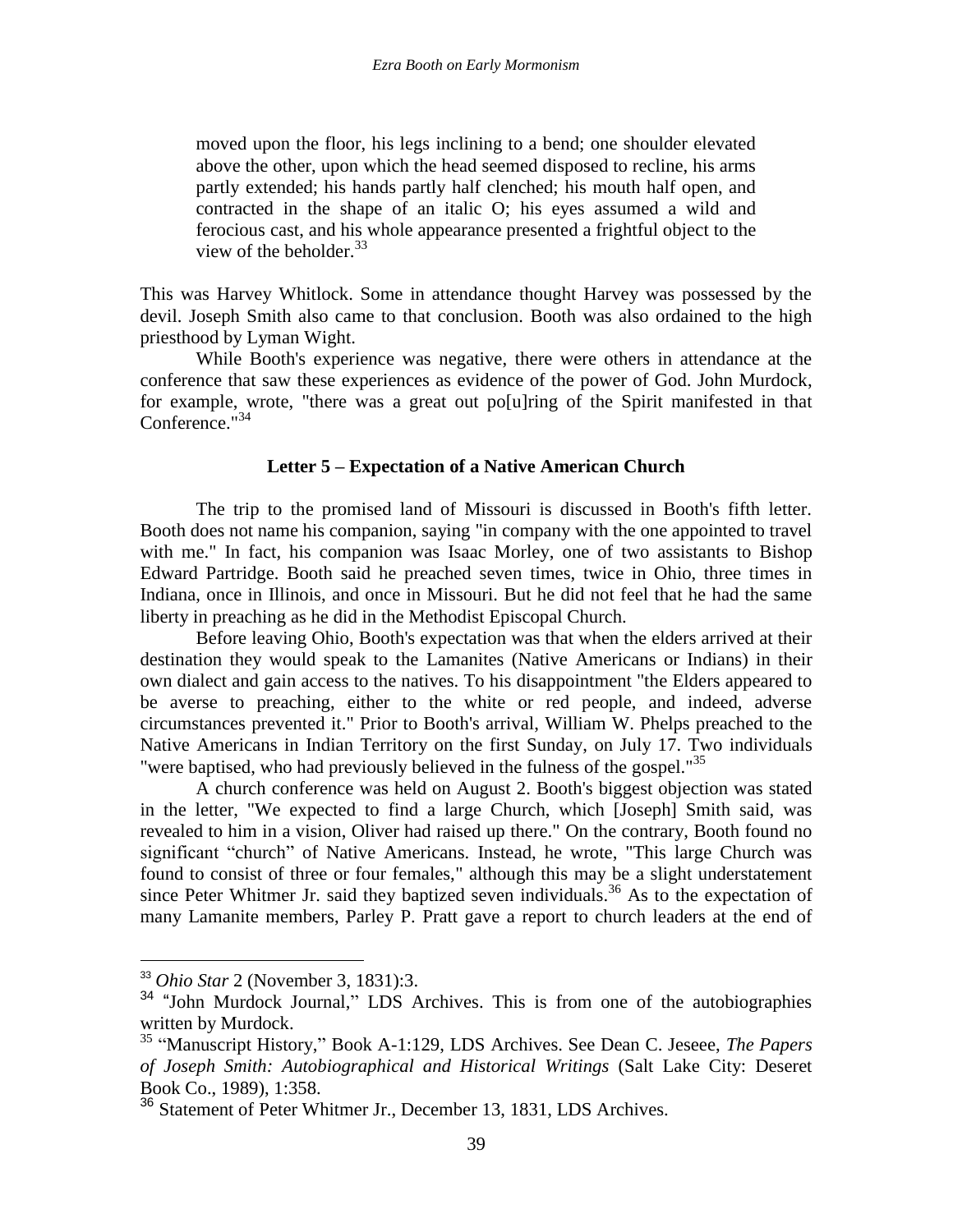March. At least two letters were received from Oliver Cowdery concerning the Lamanites, but no mention was made about baptisms. At the end of this letter Booth wrote that he arrived in Jackson County the same day as the Colesville Branch, which was on July 25.

# **Letter 6 – The City of Zion and Temple of the New Jerusalem**

The sixth letter contains a brief description of Independence as it appeared in the summer of 1831:

It is a new Town, containing a courthouse built of brick, two or three merchant stores, and fifteen or twenty dwelling houses, built mostly of logs hewed on both sides; and is situated on a handsome rise of ground, about three miles south of the Missouri river, and about twelve miles east of the dividing line between the U. S. and the Indian Reserve, and is the County seat of Jackson County.

At this early date there were plans for a printing press and a store. Then, concerning the Native Americans in the territory outside of Missouri, Booth wrote:

West of the line lies the territory, selected by the Government of the U. S. for the future residence of the Indians; to which place, a number of tribes have recently emigrated. The question is frequently asked, do the Indians seem disposed to receive Mormonism; or have any of them as yet embraced it? To which question, I have heard some of the leaders reply, "O yes," when the truth is, not an individual [Native American] had embraced it when I left that place, nor is there any prospect they will embrace it.

Laying the foundation of Zion commenced on August 2. Ezra Booth was present at the ceremony west of Independence where Sidney Rigdon administered the oath of allegiance. As Oliver Cowdery reported Sidney Rigdon asked those gathered:

Do you receive this land for the land of your inheritance with thankful hearts from the Lord? answer from all we do, Do you pledge yourselves to keep the laws of God on this land, which you have never have kept in your own land? We do. Do you pledge yourselves to see that others of your brethren, who shall come hither do keep the laws of God? We do.

The land was consecrated by Rigdon, and twelve men set a shrub oak on the cornerstone for the start of the City of Zion.<sup>37</sup> The next day, August 3, another gathering

<sup>&</sup>lt;sup>37</sup> Account of "the proceedings of Laying of the first logs of the City of Zion" by Oliver Cowdery, no date, copied into "The Book of John Whitmer, Kept by Commandment," 31-32, Community of Christ Library-Archives, Independence, Missouri. See Westergren, *From Historian to Dissident*, 85-87.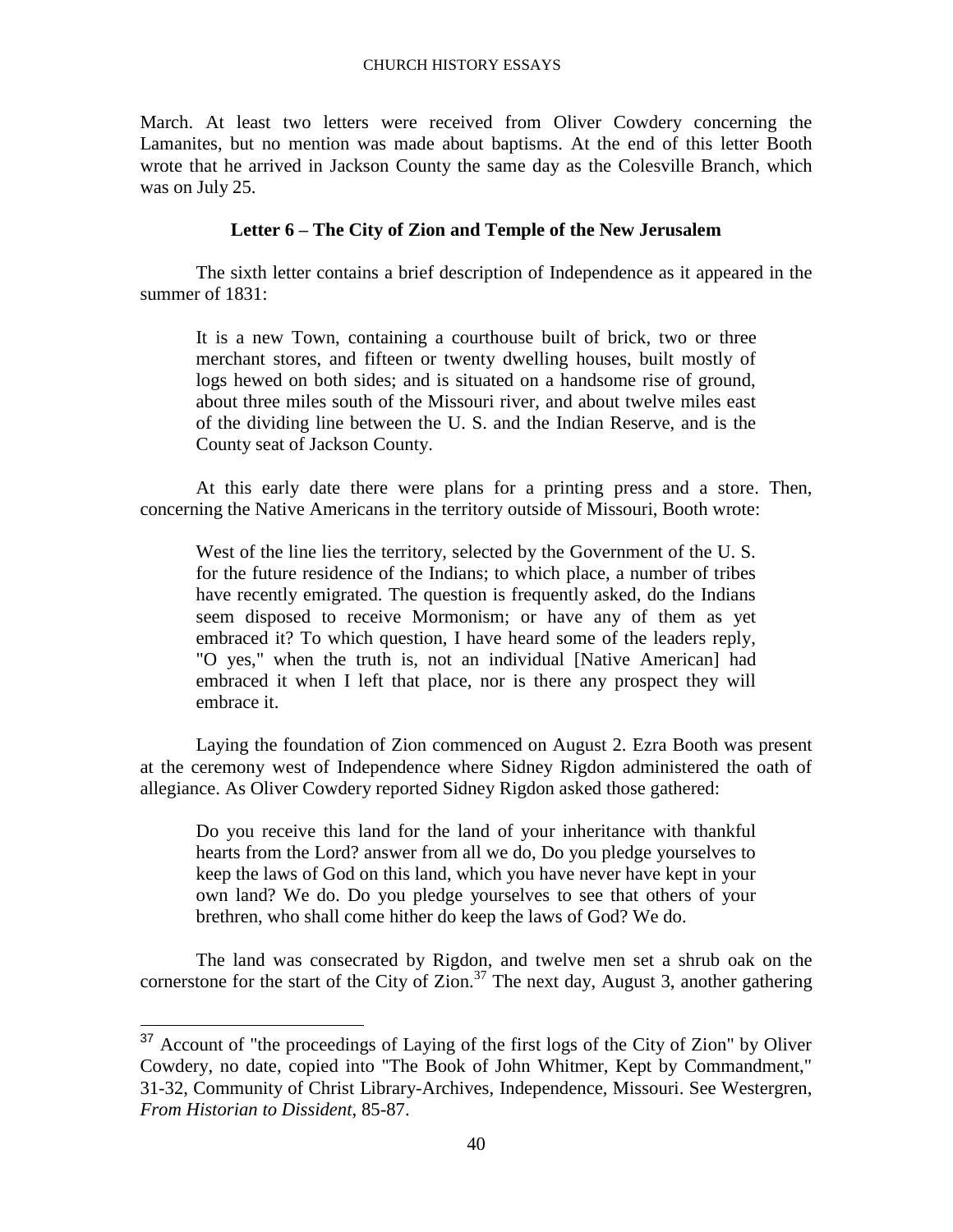was held, this time at the location for the temple of the New Jerusalem. Booth mentions that the ground for the temple was consecrated but does not say by whom. Joseph Smith laid the cornerstone for the projected sanctuary. Booth described the ceremony and the cornerstone's location for the benefit of others who would come later:

The next day the ground for the Temple was consecrated, and Smith claimed the honor of laying the corner-stone himself. Should the inhabitants of Independence, feel a desire to visit this place, destined at some future time to become celebrated, they will have only to walk one half of a mile out of the Town, to a rise of ground, a short distance south of the road. They will be able to ascertain the spot, by the means of a sappling [sapling], distinguished from others by the bark being taken off on the north and on the east side. -- On the south side of the sappling will be found the letter, T, which stands for Temple; and on the east side ZOM for Zomar; which Smith says is the original word for Zion.<sup>38</sup> Near the foot of the sappling, they will find a small stone, covered over with bushes, which were cut for that purpose. This is the corner-stone for the Temple.<sup>39</sup>

At the time the land where Joseph Smith wanted the temple to be erected was covered with trees. This spot is currently located in the city of Independence, Missouri.<sup>40</sup>

#### **Letter 7 – Edward Partridge's Doubts**

In his seventh letter to Rev. Eddy, a lengthy letter written on September 20 to Bishop Edward Partridge was included almost verbatim. Booth reiterated his belief in what he termed "the falsehood of Joseph's vision" given previous to leaving Ohio, which claimed Oliver Cowdery "had raised up a great church in Missouri." Partridge was also reminded of the time he told Joseph and Oliver that the land they selected "was inferior in point of quality to other lands adjoining." Evidently Bishop Partridge did complain to Joseph Smith about no "large church." Edward told Joseph: "I wish you not to tell us any more, that you know these [things] by the spirit when you do not; you told us, that Oliver had raised up a large Church here, and there is no such thing." Smith replied "I see it, and it will be so."

Booth in this letter was recalling both his and Partridge's doubts and tried to win Edward over in his renunciation of Smith.<sup>41</sup> Concerning Smith's revelations, Booth dryly

 $38$  That Joseph Smith considered "Zomar" to be Zion, see "Egyptian Alphabet," 23, original in LDS Archives, 1835 manuscript in H. Michael Marquardt, comp., *The Joseph Smith Egyptian Papers* (Cullman, Ala.: Printing Service, 1981), 49-50.

<sup>39</sup> *Ohio Star* 2 (November 17, 1831):3.

<sup>&</sup>lt;sup>40</sup> Joseph Smith wrote in 1835 "Having received, by an heavenly vision a commandment, in June following [1831], to take my journey to the western boundaries of the State of Missouri, and there designate the very spot, which was to be the central spot, for the commencement of the gathering together of those who embrace the fulness of the everlasting gospel." See Joseph Smith, "To the elders of the church of Latter Day Saints," in *Latter-day Saints' Messenger and Advocate* 1 (September 1835):179.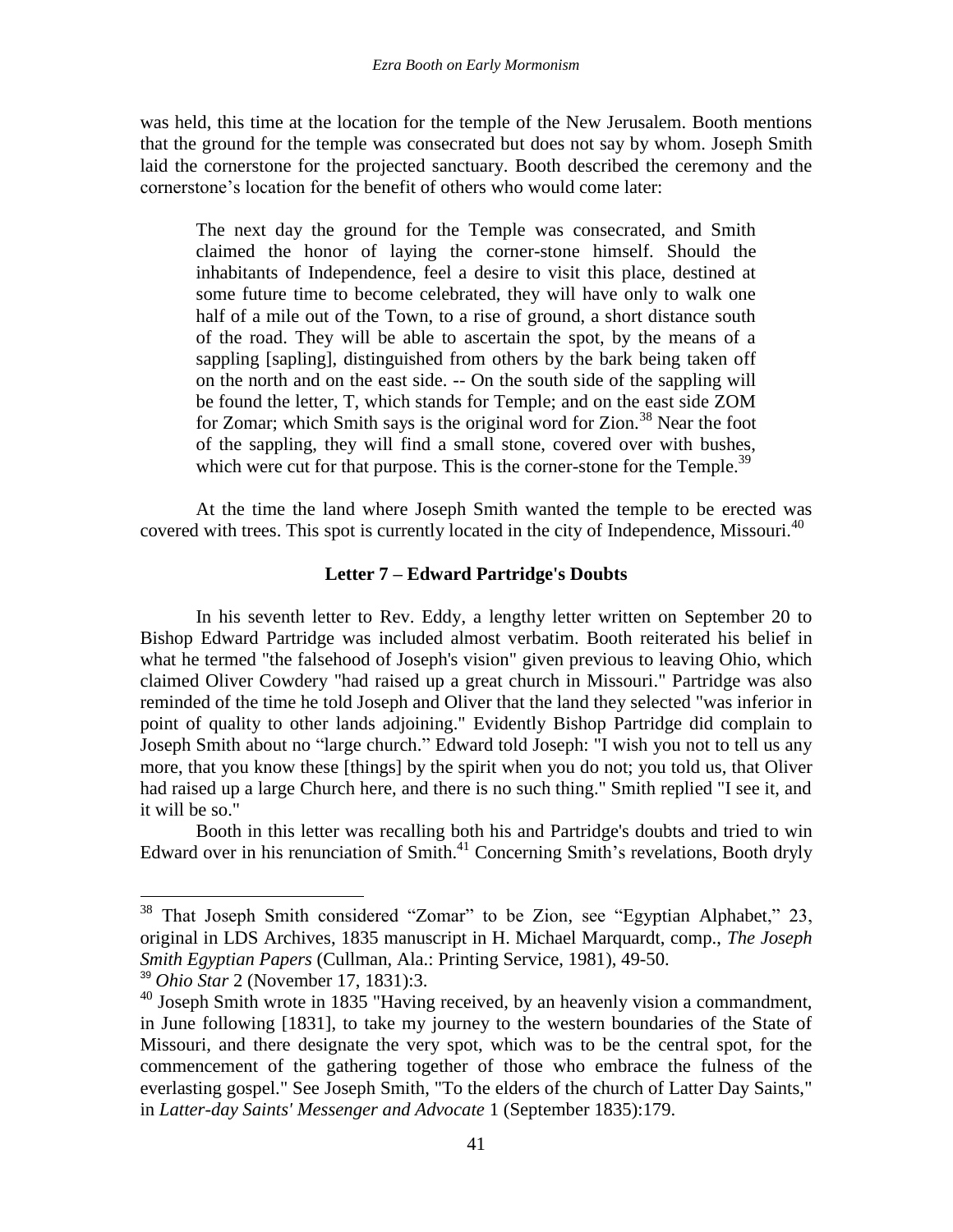suspected that they were "something short of infallible." Some, Booth wrote, resort to Smith's weakness and say words to the effect: "'Were he to get another man's wife, and seek to kill her husband, it would be no reason why we should not believe revelations through him, for David did the same.' So Sidney asserted, and many others concurred with him in sentiment."

After their stay in Jackson County, a number of the elders, including Booth, left on August 9 with Joseph Smith to travel back to Ohio, initially by canoe on the Missouri River. Isaac Morley did not return with Booth but stayed to assist Bishop Partridge. Booth explained events that happened on his return trip back to Ohio. In his letter he recounts confusion and discord among the elders, especially the church leaders. After consenting to reconciliation between the parties on the morning of August 12, Joseph Smith received a revelation acknowledging the dangers of traveling upon the Missouri River.<sup>42</sup> By contrast to the elders' dangerous mode of travel, the church's top leaders, Joseph Smith, Oliver Cowdery, and Sidney Rigdon, were to go by stage to Cincinnati. Rigdon said, "The Lord don't care how much money it takes to get us home." Booth arrived home a few days after Smith and company on September 1.

Another complaint Booth made to Partridge was that, since their return to Ohio, Sidney Rigdon wrote a description of the land of Zion, said to be different from what Partridge had written in Missouri. This new description was to replace one that was considered false. A revelation to Joseph Smith stated:

Verily I say unto you I the Lord am not pleased with my servant Sidney he exaulted [exalted] himself in his heart & received not counsel but grieved the spirit Wherefore his writing is not acceptable unto the Lord  $\&$  he shall make another & if the Lord receive it not behold he standeth no longer in the office which he hath appointed  $\text{him}^{43}$ 

Rigdon wrote his second description on August 31, 1831, and told about the calamities that should come upon the inhabitants of the earth. He mentioned that the land of Zion was situated in the center of the continent and had "exceeding fertile soil," and that it was truly "a goodly land  $\&$  none other so well suited for all the saints." Ending his writing he refers the saints to the "commandments which the Lord has delivered by the mouth of his prophet which will be read to you by our brethren Oliver [Cowdery]  $\&$ Newel [Whitney] whom the Lord has appointed to visit the churches & obtain means for purchasing this the land of our inheritance" in the holy city.<sup>44</sup>

#### **Letter 8 – Gospel to the Lamanites**

In his eighth letter Booth discussed the Book of Mormon. He wrote, "We now know that the Natives who inhabit the forests of America, are a 'branch of the House of

<sup>&</sup>lt;sup>41</sup> Edward Partridge wrote, "I am occasionally chastened." See Partridge to "Dear wife" [Lydia Partridge], August 5-6, 1831, typed copy, LDS Archives.

<sup>&</sup>lt;sup>42</sup> Marquardt, *Joseph Smith Revelations*, 152-53; LDS D&C 61:4-20; RLDS 61:1-3.

<sup>43</sup> Ibid., 158; LDS D&C 63:55-56; RLDS D&C 63:14.

<sup>&</sup>lt;sup>44</sup> Sidney Rigdon Collection, LDS Archives.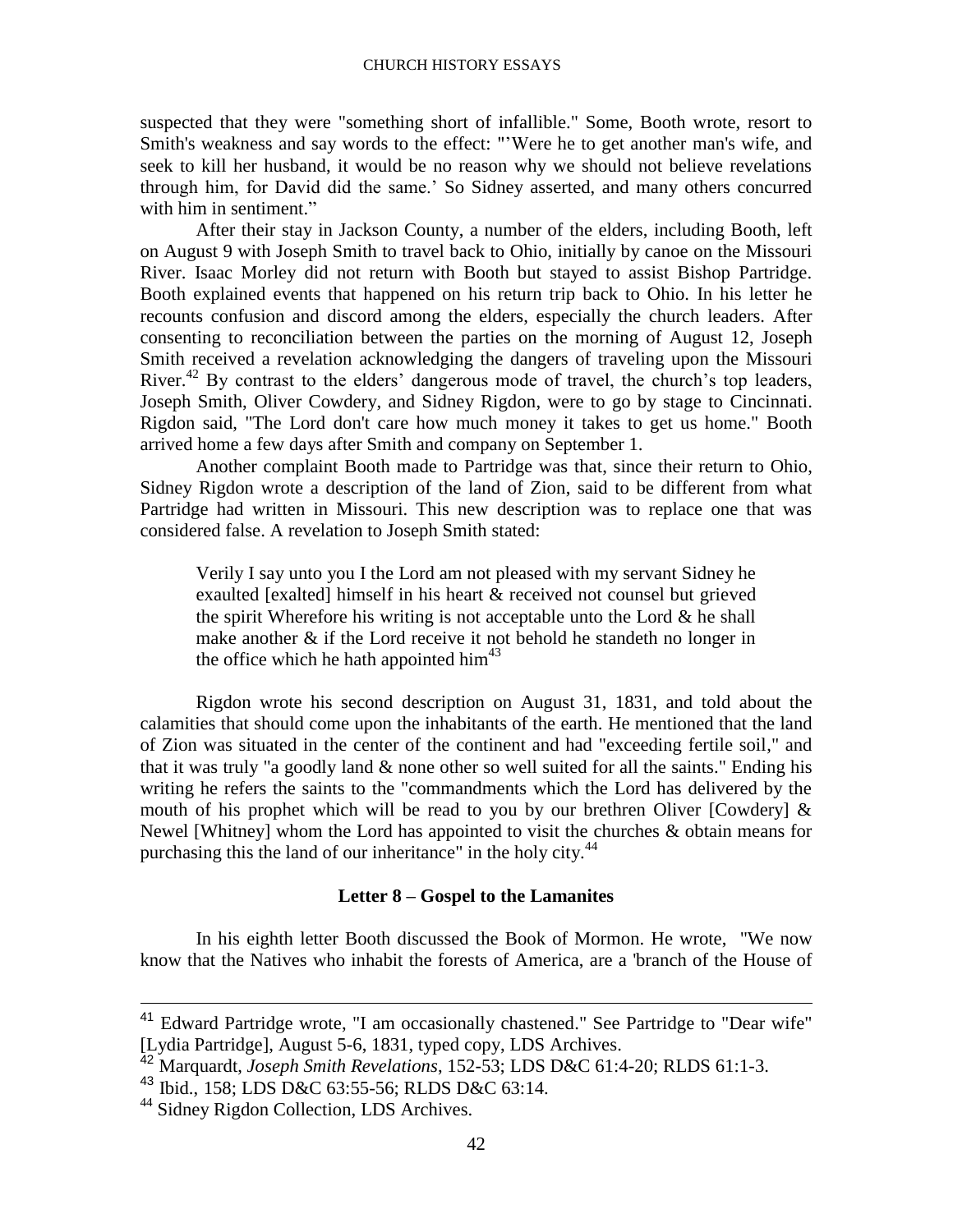Israel;' and by the means of this blessed book, they are soon, even in this generation, to be restored to the knowledge, and the true worship of the God of Israel."<sup>45</sup>

Booth then reproduced two documents written before he joined the church. One was an early text of a September 1830 revelation for Oliver Cowdery to preach the gospel to the Lamanites and "cause my Church to be established among them."<sup>46</sup> The second item was two covenants made by the four missionaries that they would bring the gospel to the Lamanites and is dated Manchester, October 17, 1830. Also mentioned was the New York episode relating to Hiram Page having revelations that appeared and disappeared from a stone, this being termed a satanic fraud.

#### **Letter 9 – Goods for Indian Trade and Intermarriage**

In his last letter, number 9, Booth mentioned to Rev. Eddy what he had learned when in Missouri. In particular, Oliver Cowdery passing "into the Indian territory, where he continued but a short time, before he was notified by the U. S. agent, that he must either re-pass the line, or be compelled to take his residence in the garrison, forty miles up the Arkansas river."<sup>47</sup> Here Booth saw a problem of Cowdery not being able to complete his mission, having been "arrested by man in his course."

On July 20 Joseph Smith assessed the situation and gave a revelation regarding the place of the City of Zion and the gathering of the saints. The revelatory document mentioned a store to be regulated by Sidney Gilbert. In the letter Booth says:

Another method has been invented, in order to remove obstacles which hitherto have proved insurmountable. "The Lord's store-house," is to be furnished with goods suited to the Indian trade, and persons are to obtain license from the government to dispose of them to the Indians in their own territory; at the same time, they are to disseminate the principles of Mormonism among them. From this smug[g]ling method of preaching to the Indians, they anticipate a favorable result.

Then Ezra Booth related what he had heard about another idea to get on the reservation to do missionary work:

In addition to this, and to co-operate with it, it has been made known by revelation, that it will be pleasing to the Lord, should they form a

<sup>45</sup> *Ohio Star* 2 (December 8, 1831):1.

<sup>46</sup> Marquardt, *Joseph Smith Revelations*, 84; LDS D&C 28:8 and RLDS D&C 28:3 (revised text).

<sup>&</sup>lt;sup>47</sup> Peter Whitmer Jr. wrote "To our sor[r]ow there came a man whose name was Cumoins [Cummins] and told us ... [that] he was a man under authority he told us that he would apprehend us to the garosan [garrison] we then resorted among the Gentiles" See statement of Peter Whitmer Jr., December 13, 1831, LDS Archives. Parley P. Pratt recalled, "We were soon ordered out of the Indian country as disturbers of the peace; and even threatened with the military in case of non-compliance." See Parley P. Pratt Jr., ed., *Autobiography of Parley P. Pratt* (Salt Lake City: Deseret Book Co., 1994), 44.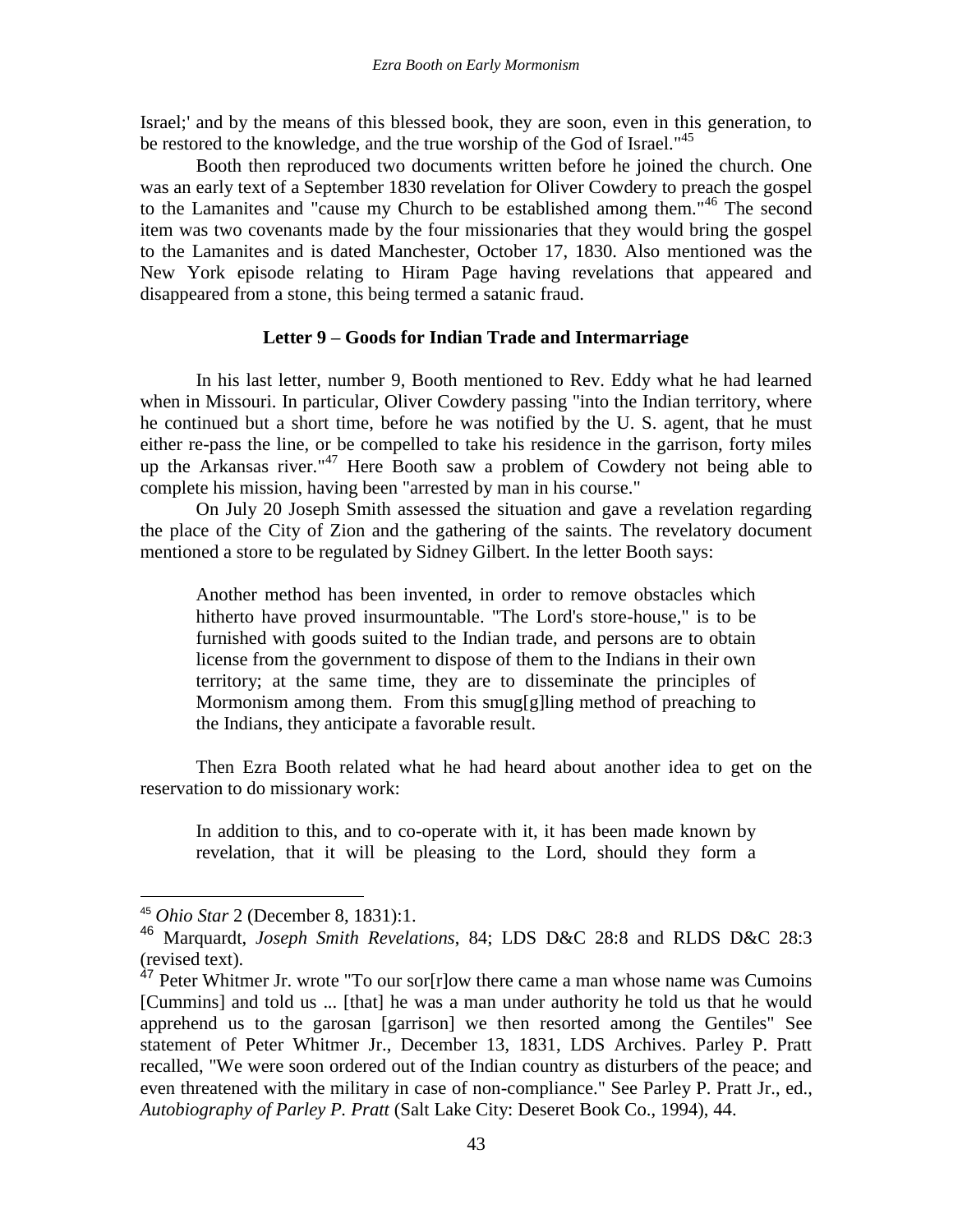matrimonial alliance with the Natives; and by this means the Elders, who comply with the thing so pleasing to the Lord, and for which the Lord has promised to bless those who do it abundantly, gain a residence in the Indian territory, independent of the agent.

Booth closed his last letter saying that he accomplished his objective in part and hoped that individuals would dismiss Mormonism. But what impact did the letters of Ezra Booth have on the work in Ohio? Statistics are not available on members who may have left the church because of Booth's letters or on individuals who chose not listen to the missionaries.

# **Evaluation of the Letters**

There is no claim that Booth's letters are totally accurate. But did his nine letters have an impact on early Mormonism? Most of the events recorded by Booth took place as he mentioned. But the prophetic promises of Joseph Smith were likely to be modified after being made known to outsiders. It appears that Elder Sidney Rigdon disagreed with some of Ezra Booth's observations. After the seventh letter was published, Joseph Smith received a revelation on the first day of December at Hiram, Ohio, while working on his revision of the New Testament. The instructions were for Smith and Rigdon to go on a mission for a season and proclaim the gospel. They would be able to respond to letters published in the *Ohio Star* and other newspapers:

Confound your enemies call upon them to meet you both in publick [public] and in private and inasmuch as ye are faithful their shame shall be made manifest wherefore let them bring forth their strong reasons against the Lord Verily thus saith the Lord unto you there is no weapon that is formed against you shall prosper and if any man lift his voice against you he shall be confounded in mine own due time<sup>48</sup>

Criticism came not only from Booth but also Symonds Ryder, the "enemies" mentioned in the text. Smith and Rigdon may have objected to Booth's harsh language and problematic objections explained in the letters. So Joseph Smith and Sidney Rigdon stopped their work on the Bible revision and preached in adjacent towns against Booth's letters. Two weeks later Rigdon publicly issued a challenge to Booth and Ryder. Sidney Rigdon said that he was willing to review the writing of Booth in the village of Ravenna "as those letters are unfair and false representation of the subjects of which they treat." Rigdon demanded a debate with Booth. Symonds Ryder was requested to meet Rigdon in the township of Hiram and discuss the Book of Mormon.<sup>49</sup>

<sup>48</sup> Marquardt, *Joseph Smith Revelations*, 181; LDS D&C 71:7-10; RLDS D&C 71:2.

<sup>49</sup> *Ohio Star* 2 (December 15, 1831). Four years later Sidney Rigdon still maintained that the "letters were a bundle of falsehoods" and "would not bear the test of investigation." See Rigdon to Brother [John] Whitmer, *Latter Day Saints' Messenger and Advocate* 2 (January 1836):242,.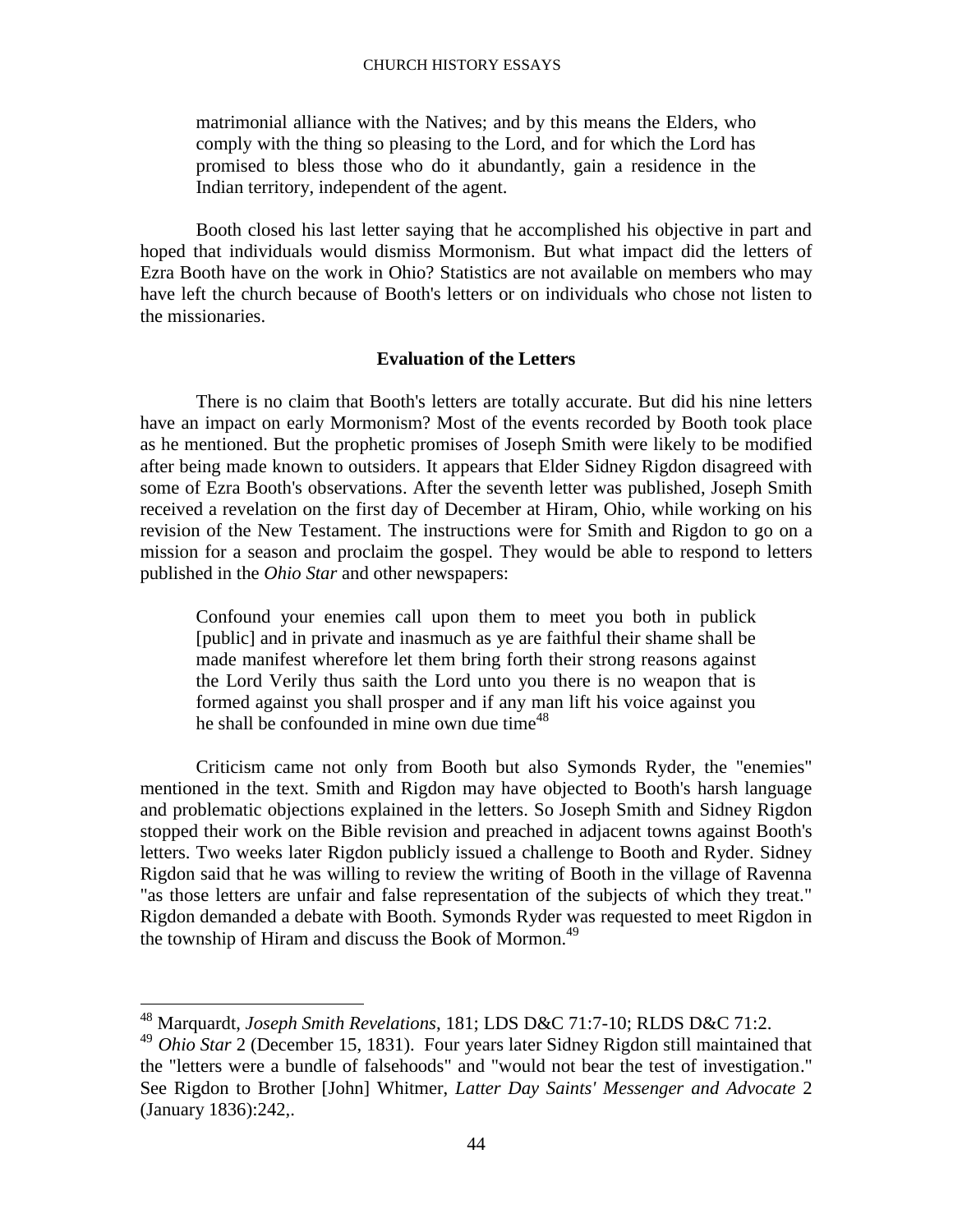Reynolds Cahoon and Hyrum Smith mentioned in their journals that they heard reviews of Booth's letters.<sup>50</sup> The *Ohio Star*, after publishing in their December 29 issue a letter from Symonds Ryder, declined to carry on the debate further. They explained:

MR. BOOTH has sent us for publication a vindication of his character from the attacks made upon it by Mr. Rigdon, during his late visit to this place. Mr. Booth thinks, very naturally, that if those who assert the authenticity of the Book of Mormon, are impostors, there would be no great wisdom in submitting his reputation to the same testimony; as those who are capable of the imposition, might be corrupt enough to traduce his character, right or wrong. We have already expressed an opinion that the controversy in our columns may not end without injustice to either party; and as the admission of Mr. Booth's communication would lay us under obligation to publish a reply, we must respectfully decline its publication.<sup>51</sup>

Others planned to send Booth's letters to relatives. For example, Wesley Perkins wrote, "I would Send you A paper that Contains A letter written by the Rev. E. Boothe [Booth]. I will Send you the letters & you may survie [survey] them and Sattisfy your Silf [Self]. Mr. Booth went to the Promust [Promise] land."<sup>52</sup>

The letters produced a positive outcome as elders continued to preach the Book of Mormon, and direct conversions came from their efforts. Ira Ames investigated the church and was baptized into the Restoration church after reading some of Booth's comments and a letter from his mother. Ames later recalled, "When reading his letters I felt an impression that there was something in Mormonism."<sup>53</sup> Other analysis could be made, but it is clear that Ezra Booth participated in the founding of the Jackson County, Missouri, Zion. His letters retain an early recollection of important church events in 1831. The appeal of Mormonism was its claim to prophetic leadership.

Though we cannot recall all of the events in our past we can appreciate the legacy that those who were connected with Mormonism for only a brief time. Ezra Booth's letters had an impact on the early Mormon Church. May we remember those moments in 1831 as we try to appreciate and understand our past history through the eyes of those who chose not to remain with the movement.

 $50$  Hyrum Smith wrote, "Went to ravanah [Ravenna] hearD the exposition upon Booths lett[e]rs DelivereD by Brother SiDney" See Hyrum Smith Journal, December 26, 1831, L. Tom Perry Special Colections, Harold B. Lee Library, Brigham Young University, Provo, Utah. Reynolds Cahoon recorded, "Went to Ravana [Ravenna] there heard the Discuss[i]on of Booths letters." See Reynolds Cahoon Journal, January 2, 1832, LDS Archives.

<sup>51</sup> *Ohio Star*, 3 (January 26, 1832).

<sup>52</sup> Wesley Perkins to "Respective Brother & Sister," February 11, 1832, as cited in Dennis Rowley, "The Ezra Booth Letters," *Dialogue: A Journal of Mormon Thought* 16 (Autumn 1983):136.

<sup>&</sup>lt;sup>53</sup> Ira Ames Autobiography, LDS Archives.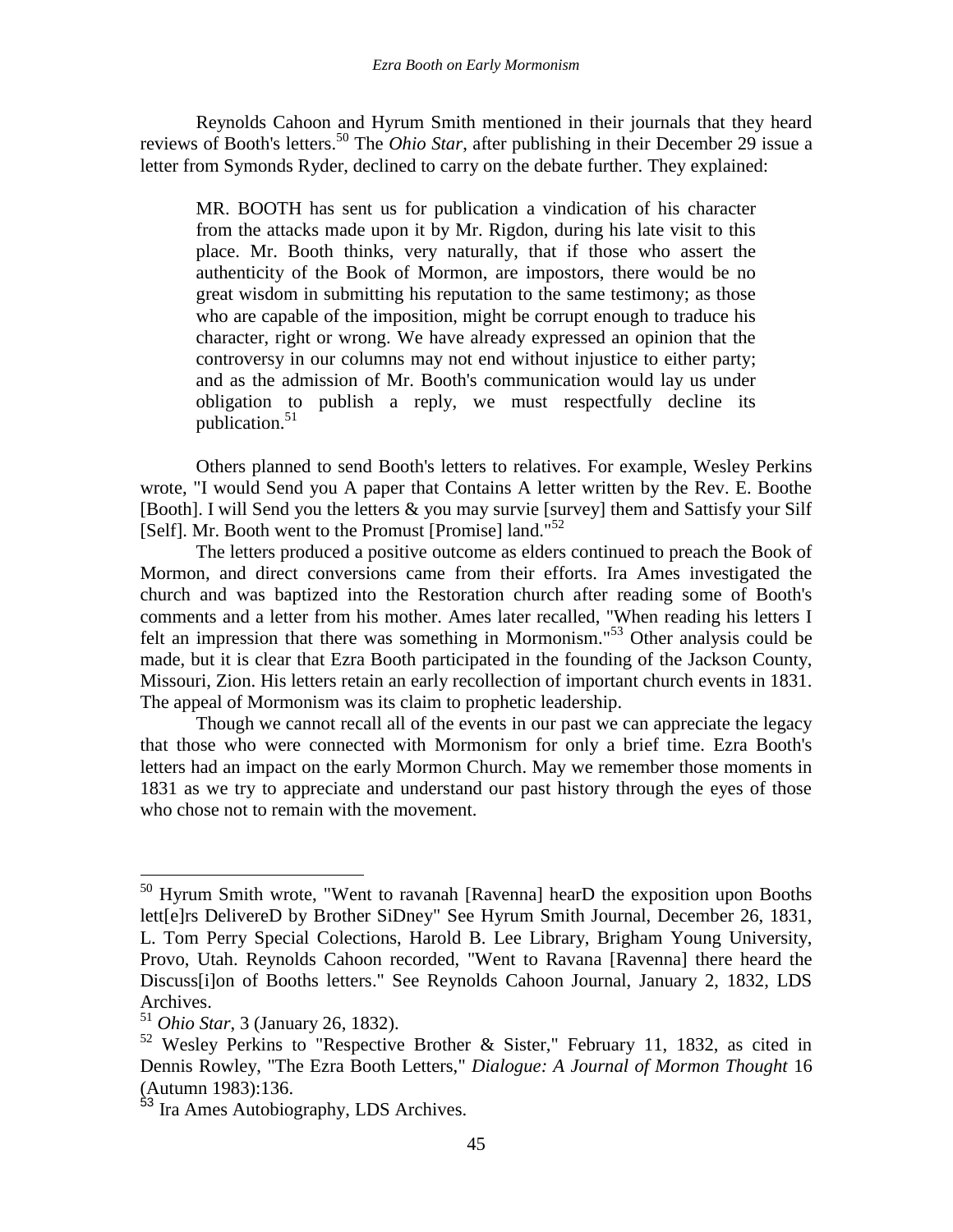#### **Why Ezra Booth's 1831 Letters Are Important**

The impact of Booth's nine letters were both negative and positive.<sup>54</sup> It was negative in the sense that he was the first former member who pointed out the failure of Joseph Smith's prophetic insight on the issue of a Lamanite church established from the missionary efforts of Oliver Cowdery, Peter Whitmer, Ziba Petersen, Parley P. Pratt, and Frederick G. Williams. Smith's faulty expectation may have resulted from the report of Parley Pratt in March and from Oliver Cowdery's letters.

Positive aspects included a mission call for Sidney Rigdon and Joseph Smith to rebut Ezra Booth's letters. The decision to omit for publication and refine his revelations permitted Joseph to express his views in new ways. The second letter of Booth cites from a manuscript revelation that Smith's Bible revision was to be regarded as "a profound secret, and strict commandments were given for that purpose; and even the salvation of the church was said to depend upon it."<sup>55</sup>

The February 9, 1831, revelation corroborates part of Booth's letter concerning the church's salvation and keeping the revision a secret. The revealed Laws of the Church included the following statement with regard to Smith's revision of the scriptures: "Thou shalt ask and my scriptures shall be given as I have appointed, and for thy salvation thou shalt hold thy peace concerning them till ye have rec[eive]d. them, and then I give unto you a Commandment that ye shall teach them unto all men & they also shall be taught unto all nations kindreds, tongues  $\&$  people<sup>56</sup>

Two manuscripts have the earlier reading: "For thy salvation thou shalt hold thy peace concerning them." The Book of Commandments printed the text in a different form:

Thou shalt ask and my scriptures shall be given as I have appointed; and for thy *safety it is expedient that* thou shouldst hold thy peace concerning them, until ye have received them: Then I give unto you a commandment that ye shall teach them unto all men; *for* they also shall be taught unto all nations, kindreds, tongues and people. $57$ 

In the 1835 Doctrine and Covenants a further explanation appears in this revelation:

<sup>&</sup>lt;sup>54</sup> In 1834 E. D. Howe republished Booth's nine letters. The letters are contained on forty-six pages or 15 percent of *Mormonism Unvailed* (Painesville [Ohio]: Printed and Published by the Author, 1834), 175-221.

<sup>55</sup> *Ohio Star* 2 (October 20, 1831):3.

<sup>56</sup> Marquardt, *Joseph Smith Revelations*, 109, from manuscript designated "Book of Commandments, Law and Covenants; Book B," LDS Archives. Compare with LDS D&C 42:56-58; RLDS D&C 42:15.

<sup>57</sup> Book of Commandments 44:43-44; emphasis added for on words not in manuscript Book B. The reading "for thy safety it is expedient that" appears in two post-November 1831 manuscripts and was evidently based upon the November 1831 Book of Commandments manuscript.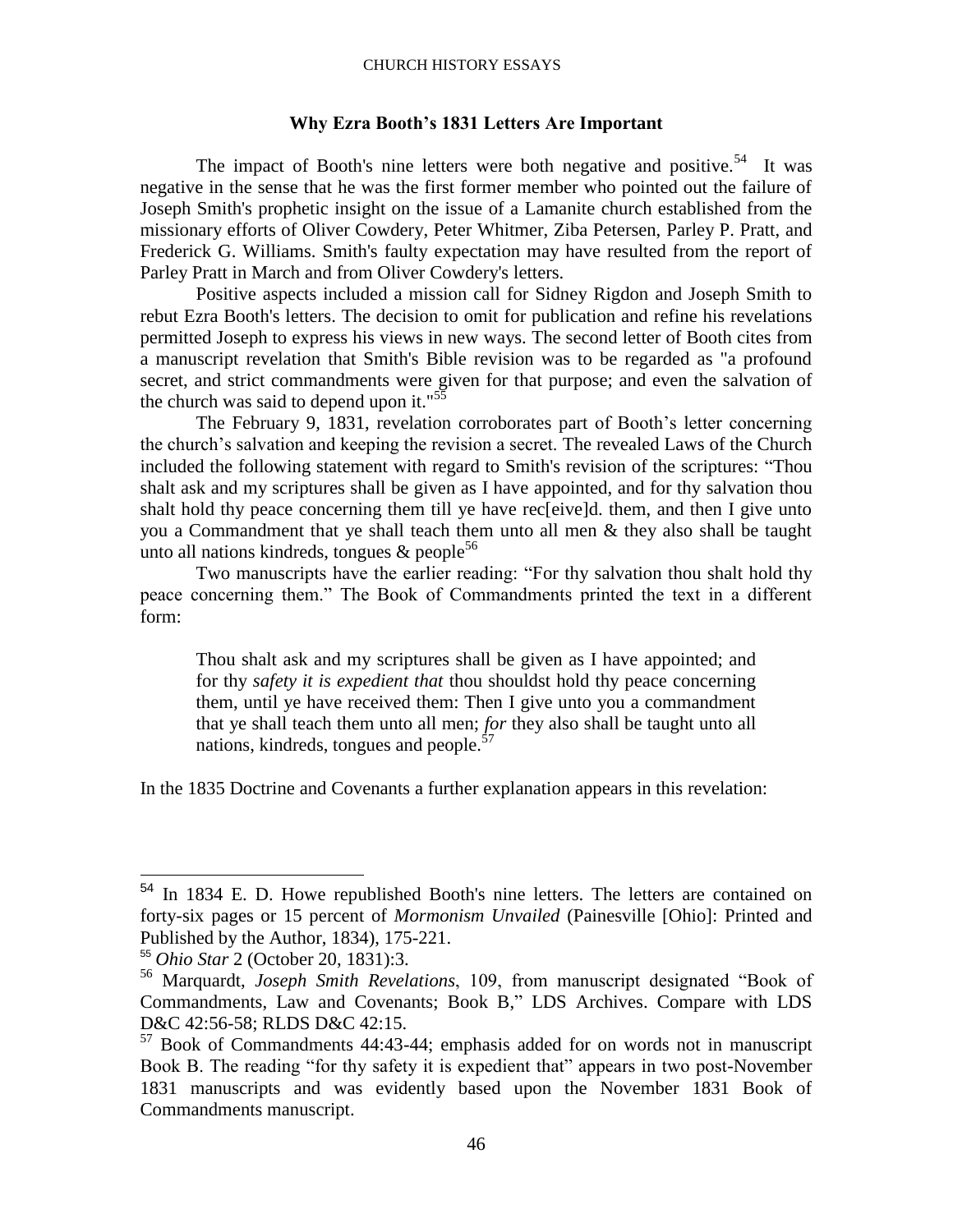Thou shalt ask, and my scriptures shall be given as I have appointed, and *they shall be preserved* in safety; *and* it is expedient that thou shouldst hold thy peace concerning them, *and not teach them* until ye have received them *in full*. *And* I give unto you a commandment, that *then* ye shall teach them unto all men; *for* they shall be taught unto all nations, kindreds, tongues and people.<sup>58</sup>

Finally, the minutes of a general conference held on October 25, 1831, at Orange, Ohio, reports that Joseph Smith said, "Except the church recieve [sic] the fulness of the Scriptures that they would yet fall."<sup>59</sup>

One of Ezra Booth's major complaints was not finding a church containing Native American converts. In the eighth letter, the text of a revelation given prior to the departure of the Lamanite missionaries was published for the first time. The revelatory message read: "And now behold I say unto you, that thou shalt go unto the Lamanites, and preach my Gospel unto them, and cause my Church to be established among them.<sup>50</sup>

The wording was close to that in the Book of Commandments. But for the 1835 Doctrine and Covenants it was felt necessary to modify the language. The text of the revelation appeared as follows: "And now, behold I say unto you, that you shall go unto the Lamanites and preach my gospel unto them; and *inasmuch as they receive thy teachings, thou shalt* cause my church to be established among them."<sup>61</sup>

Joseph Smith and his committee decided not to include the revelation that designated Independence as the center place and site of the New Jerusalem city in the Book of Commandments manuscript. The revelatory document was not published until the 1835 Doctrine and Covenants with altered meaning. There were no Native American converts among the Shawnee or Delaware tribes as promised. The early text read:

And again verily I say unto you let my servant Sidney Gilbert plant himself in this place and establish a store that he may sell goods without fraud that he may obtain money to buy lands for the good of the saints and that he may obtain provisions and whatsoever things the di[s]ciples may need to plant them in their inheritance and also let my servant Sidney [Gilbert] obtain a licence [sic] (Behold here is wisdom and whoso readeth let him understand) that he may send goods also unto the Lamanites even by whom I will as clerks employed in his service and thus the gospel may be preached unto them. $62$ 

<sup>58</sup> 1835 Doctrine and Covenants 3:15. Emphasis added for wording not in Book of Commandments 44:43-44. See LDS D&C 42:56-58; RLDS D&C 42:15.

<sup>59</sup> Minutes copied into the "Far West Record." See Cannon and Cook, *Far West Record*, 23. The phrase "fulness of Scriptures" refers to Joseph Smith's Bible revision See Marquardt, *Joseph Smith Revelations*, 108; LDS D&C 42:15; 104:58; RLDS D&C 42:5; 101:10; and the revision of Luke 11:52.

<sup>60</sup> *Ohio Star* 2 (December 8, 1831):1.

<sup>61</sup> 1835 D&C 51:3, emphasis added; LDS D&C 28:8 and RLDS D&C 28:3.

<sup>62</sup> Marquardt, *Joseph Smith Revelations*, 143, July 20, 1831.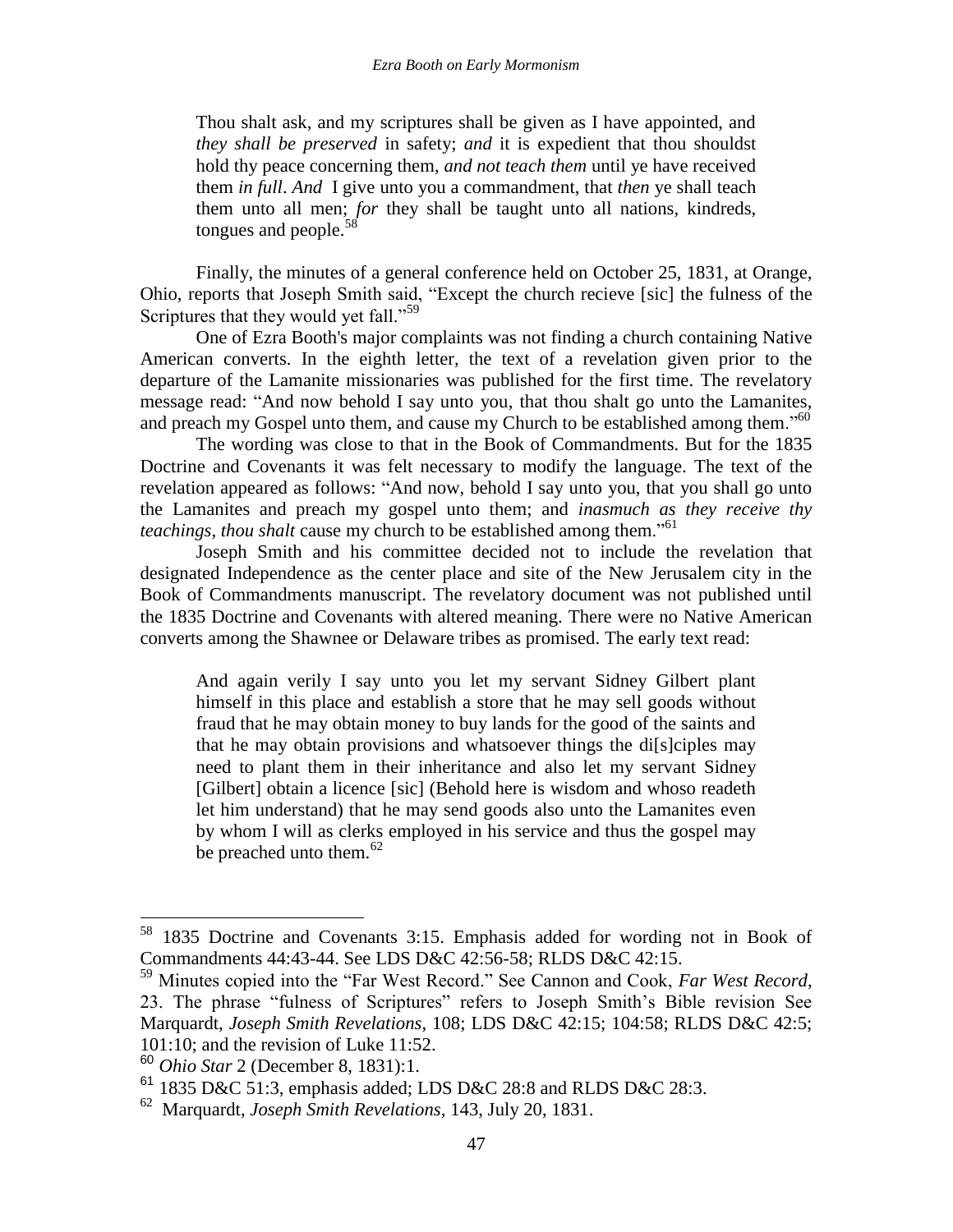In 1835 the text was revised as follows:

And also let my servant Sidney Gilbert obtain a licence, (behold here is wisdom, and whoso readeth let him understand,) that he may send goods also unto the *people*, even by whom *he* will as clerks, employed in his service, and thus *provide for my saints, that my* gospel may be preached unto *those who sit in darkness and in the region and shadow of death*. 63

# **Independence, Missouri, the Center Place**

On July 20, 1831, a revelation designated Independence as the center place was received: "This is the land of promise and the place for the city of Zion yea and thus saith the Lord your God if ye will receive wisdom here is wisdom behold the place which is now called Independence is the center place and the spot for the temple is lying westward upon a lot which is not far from the courthouse.<sup> $564$ </sup> The courthouse mentioned is the brick Jackson County Courthouse located in 1831 on the public square in the village of Independence. The land and site of the temple was outside the Independence city boundary. At the time of the dedication, the property was owned by the state of Missouri.<sup>65</sup> The message dictated by Joseph Smith included instructions that

it is wisdom that the Land should be purchased by the saints and also every tract lying westward even unto the line run[n]ing directly between Jew [Native Americans] and Gentile and also every tract bordering by the prairies in asmuch as my disciples are enabled to buy lands behold this is wisdom that they may obtain it for an everlasting inheritance.

Sidney Gilbert was told to purchase "lands in all the regions round about" and also to "establish a store that he may sell goods without fraud that he may obtain money to buy lands for the good of the saints."<sup>66</sup> Gilbert was to establish the store in Independence. He was directed to have clerks employed under license in the store so that they could bring goods to the Native Americans and thereby obtain entrance and do missionary work among them "and thus the gospel may be preached unto them." Bishop Edward Partridge and his counselors were "to divide unto the saints their inheritance even as I have commanded."

An early copy of this revelation is preserved in the Kirtland Revelations Book. Another copy was recorded by Sidney Gilbert. The text retains the original wording as Joseph Smith dictated it. Not only does it designate the Independence area as the city of Zion, or New Jerusalem of the Book of Mormon, the gathering place for the saints, but it also tells of proselytizing the Native American tribes in the territory west of the Missouri.

 $^{63}$  1835 D&C 27:4; LDS D&C 57:9-10; RLDS D&C 57:4, emphasis added.

<sup>64</sup> Marquardt, *Joseph Smith Revelations*, 142; LDS D&C 57:2-3; RLDS D&C 57:1.

<sup>&</sup>lt;sup>65</sup> Bishop Edward Partridge purchased a little over sixty-three acres near Independence on December 19, 1831, including the spot where the contemplated temple was to be erected.

<sup>66</sup> Gilbert returned to Independence about January 1832 and purchased Lot 51 for a general store on November 19, 1832.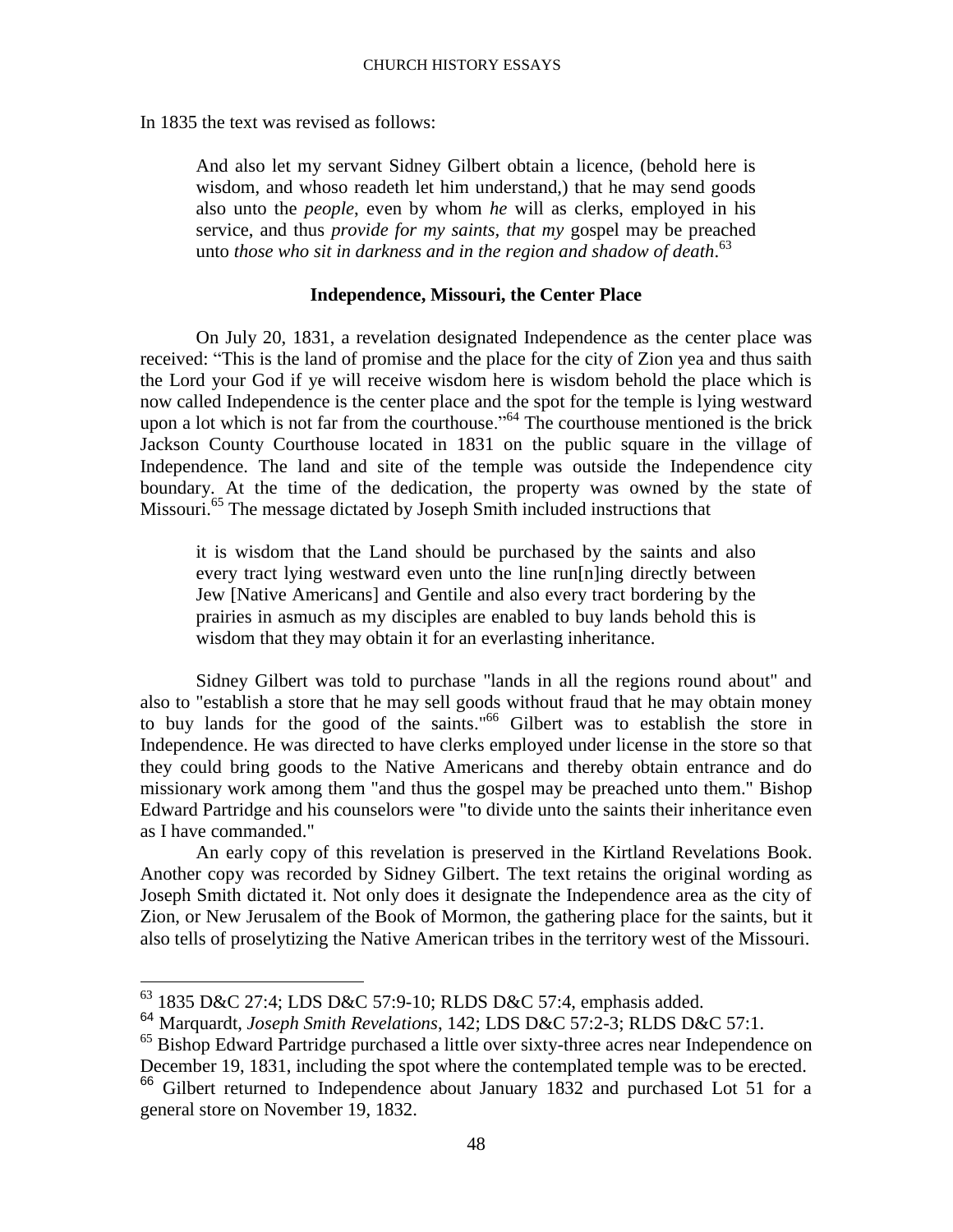# **Dedication of Spot for the Temple Pronounced by Sidney Rigdon**

On August 3, 1831, a number of elders assembled where the Temple is to be erected. Sidney Rigdon dedicated the ground where the New Jerusalem is to stand. Joseph Smith laid a stone at the Northeast corner of the planned Temple. Oliver Cowdery wrote, as recorded in John Whitmer's history, about the gathering of the elders at the location where the temple was to be erected: "Sidney Rigdon dedicated the ground where the city is to Stand: and Joseph Smith Jr. laid a stone at the North east corner of the contemplated *Temple* in the name of the Lord Jesus of Nazareth. . . . Sidney Rigdon pronounced this Spot of ground wholy [wholly] dedicated unto the Lord forever: Amen.<sup>67</sup> This fulfilled the instruction of a revelation give a day or two previously that Sidney Rigdon should consecrated and dedicated the spot for the temple.<sup>68</sup>

As Ezra Booth mentioned, a short distance outside of the village of Independence, south of the road, was the land designated as the location for building the latter-day temple of the New Jerusalem. William E. McLellin, an early convert, traveled to Independence and arrived there after Joseph Smith left the area to return to Ohio. McLellin was disappointed in not meeting Joseph Smith. But William McLellin did meet Martin Harris and obtained information on the spot for the proposed temple site.<sup>69</sup> In September 1881 Dr. William E. McLellin showed William H. Kelley and a Brother Warnky the temple lot. Kelley wrote of his visit with McLellin:

The doctor was able to point out the identical spot where Joseph stood when he first visited it, and which is the place of the corner stone. He visited it soon after himself, when it was all covered with young poplars thickly standing. Joseph cut his way in through this thick growth of trees, brush and saplings, and marked the spot by blazing a tree near by, cutting away the under brush for a few feet around and setting up a small stone that had been picked up in the ravine below. This was all the corner stone that was ever laid upon it, and it only to mark the place of the corner.<sup>70</sup>

John L. Traughber, Jr., who collected material on early Mormonism, recalled in 1884 when William E. McLellin showed him the location for the temple:

Copied into "The Book of John Whitmer," 32, Community of Christ Archives; published in *Journal of History* 1 (January 1908):59-60; and Westergren, *From Historian to Dissident*, 86-87, emphasis retained.

<sup>68</sup> Marquardt, *Joseph Smith Revelations*, 148; LDS D&C 58:57; RLDS D&C 58:13.

<sup>69</sup> Jan Shipps and John W. Welch, eds., *The Journals of William E. McLellin 1831-1836* (Provo, Utah: BYU Studies, Brigham Young University and Urbana: University of Illinois Press, 1994), 33-36, entries for August 18-25 1831. Original in LDS Archives.

<sup>70</sup> William H. Kelley to Editor, January 16, 1882, *Saints' Herald* 29 (March 1, 1882):67. Orson Pratt wrote, "The ground, then was covered with the common trees of the forest" (Orson Pratt Sr., to "My Dear Marian," September 18, 1878 as cited in Kate B. Carter, comp., *Heart Throbs of the West* (Salt Lake City: Daughters of Utah Pioneers, 1944), 5:417.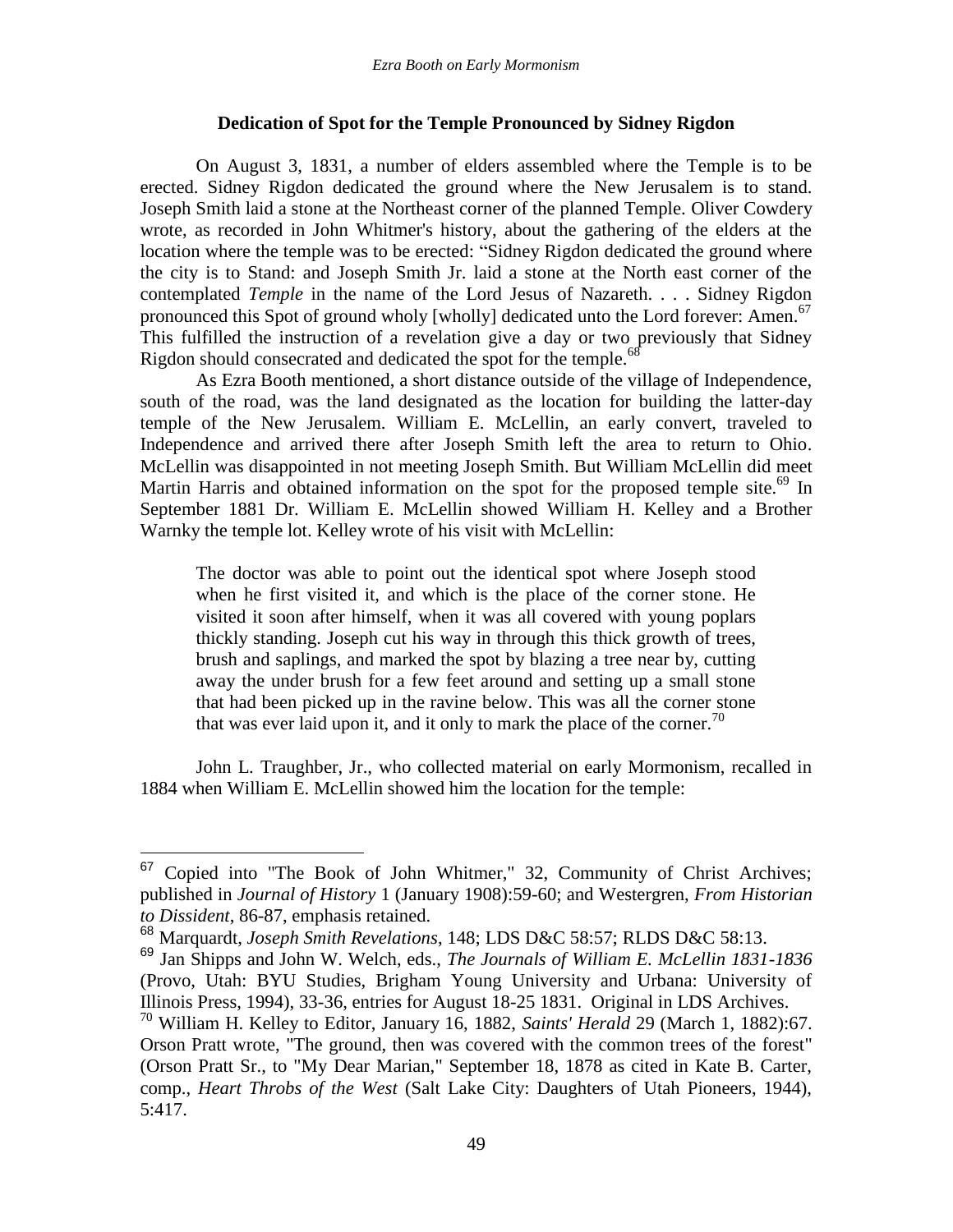I visited Dr. McLellan [sic] in April, 1881, and walked with him over the "Temple Lot" lying west of the court house in Independence. He showed me the spot of the temple and related the farce of consecrating first the whole land of Zion, then the temple lot, and lastly the spot of the temple. He said that the laying of the cornerstone of the temple, which is spoken of in Mormon works as something great, consisted of a ceremony over a rock which Martin Harris picked up in a little hollow which is on the temple lot. $71$ 

Though the Lamanites missionaries lacked proper credentials, they preached to the white population in Jackson and Lafayette counties, Missouri. Booth told of two possible ways to get on the reservation. One was through intermarriage with the Native Americans and the other was by providing food and supplies from the projected store of Sidney Gilbert. Reynolds Cahoon wrote in his journal concerning his experience on reaching Independence:

There my mor<sup>[t]</sup>al Eyes beheld grate [great] and marvilous [marvelous] things such as my eyes once never even Contemplated of seeing in this world we had a glorious me[e]ting on the sab[b]ath we with the Brethren I ar[r]ived in Independance [Independence] on thursday the fourth of august 1831 After tarr[y]ing in Independence a number of days and exploring much of of that region of c[o]untry the Lord com[m]anded us to rurn [return] holm [home] to our familys  $[\text{families}]$ .<sup>72</sup>

Booth's letters contain two significant proposals on preaching to the natives. First, although Booth wrote negatively of a "smug[g]ling method of preaching to the Indians," the method of providing goods to the natives was endorsed in the revelation of July 20, 1831. Second, the idea that Joseph Smith had a revelation regarding intermarriage to obtain residence with the Lamanites is supported. Booth, without naming Martin Harris, wrote in his ninth and last letter:

It has been made known to one, who has left his wife in the state of N.Y. that he is entirely free from his wife, and he is at liberty to take him a wife from among the Lamanites. It was easily perceived that this permission, was perfectly suited to his desires. I have frequently heard him state, that the Lord has made it known to him, that he is as free from his wife as from any other woman; and the only crime that I have ever heard alleged against her is, she is violently opposed to Mormonism. But before this contemplated marriage can be carried into effect, he must return to the State of N.Y. and settle his business, for fear, should he return, after that

 $^{71}$  John L. Traughber, "Some Statements by Dr. W. E. McLellan," May 23, 1884, John L. Traughber Collection, Manuscripts Division, Marriott Library, University of Utah, Salt Lake City, Utah.

<sup>72</sup> Reynolds Cahoon Journal, LDS Archives.